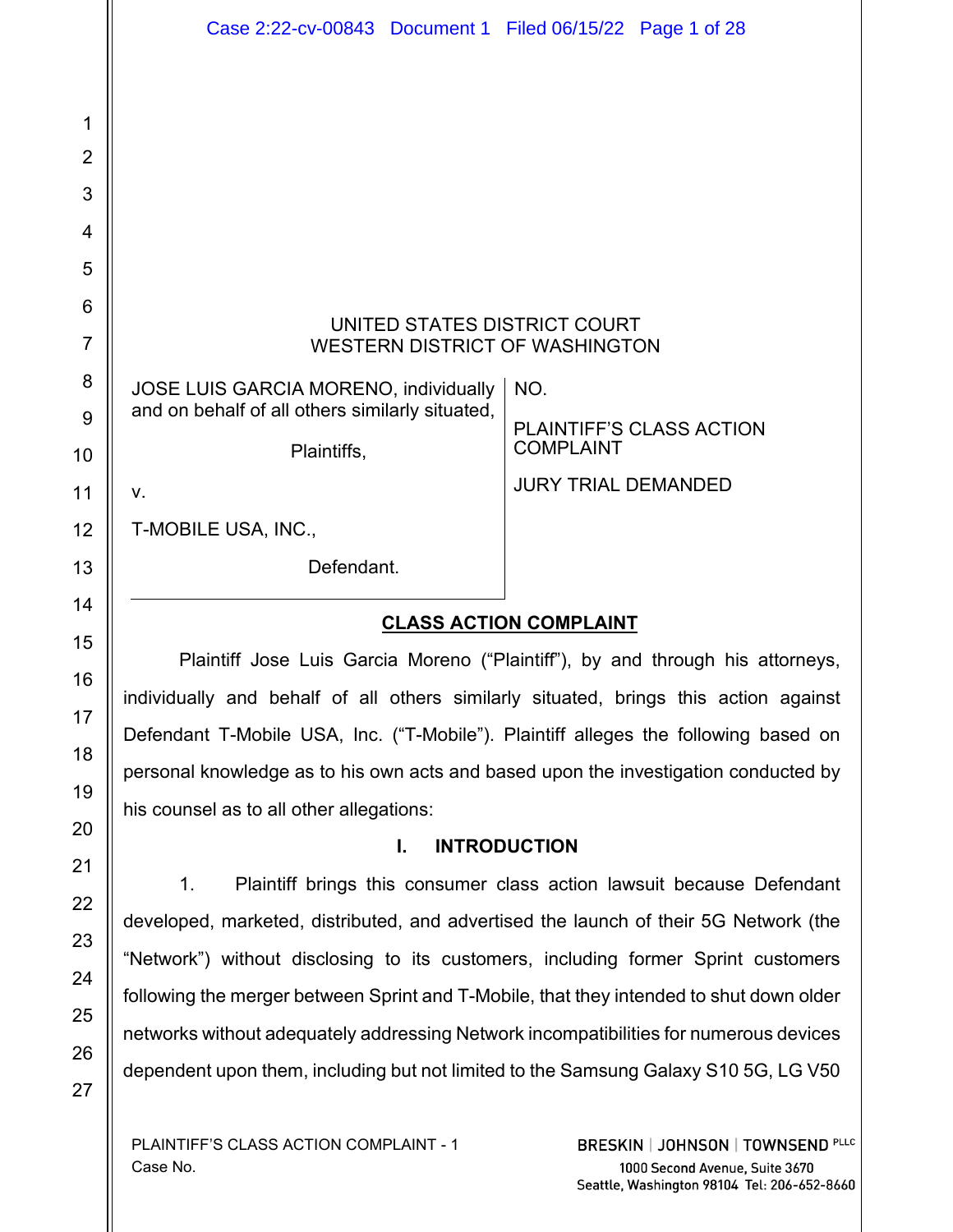#### Case 2:22-cv-00843 Document 1 Filed 06/15/22 Page 2 of 28

ThinQ 5G, HTC 5G Hub, OnePlus 7 Pro 5G, and various tablets, security systems, and other devices (the "Class Devices"). Many of the Class Devices have or will become wholly unusable as the non-Network older Sprint and T-Mobile networks with which they are compatible, including Sprint's 3G (CDMA), 5G, and LTE networks as well as T-Mobile's 3G UMTS network, get shutdown (the "Defect"). The Defect represents a serious omission and is therefore a material fact. Defendant has been unwilling to acknowledge the Defect, much less remedy it, and Plaintiff hereby seeks to correct that injustice.

2. Defendant marketed the Network as "[t]he next generation of wireless service" that delivers "coverage and mobility with blazing fast download speeds."<sup>1</sup> Sprint, which is now owned by T-Mobile, advertised that its 5G network "covers approximately 2,100 square miles, with approximately 11 million people expected to be covered in total across all nine market areas in the coming weeks, more than any other U.S. carrier to date."<sup>2</sup>

3. Defendant marketed that, along with three other 5G-enabled devices, it would expand its selection of 5G ready devices to include the OnePlus 7 Pro 5G and "give Sprint customers a truly mobile 5G experience all across these great cities."

4. Keeping the, at-the-time, upcoming merger in mind, and actively advocating for it, Sprint pitched one advantage would allow the carriers "to accelerate the deployment of a ubiquitous, nationwide 5G network that includes coverage in rural locations." Within months of touting the deployment of Sprint's own 5G network, on July

<sup>1</sup> Sprint Lights Up True Mobile 5G in New York City, prnewswire.com (Aug. 27 2019), *available at* https://www.prnewswire.com/news-releases/sprint-lights-up-true-mobile-5g-in-new-york-city-300907615.html (last visited January 5, 2021).

 $2$  Id.

1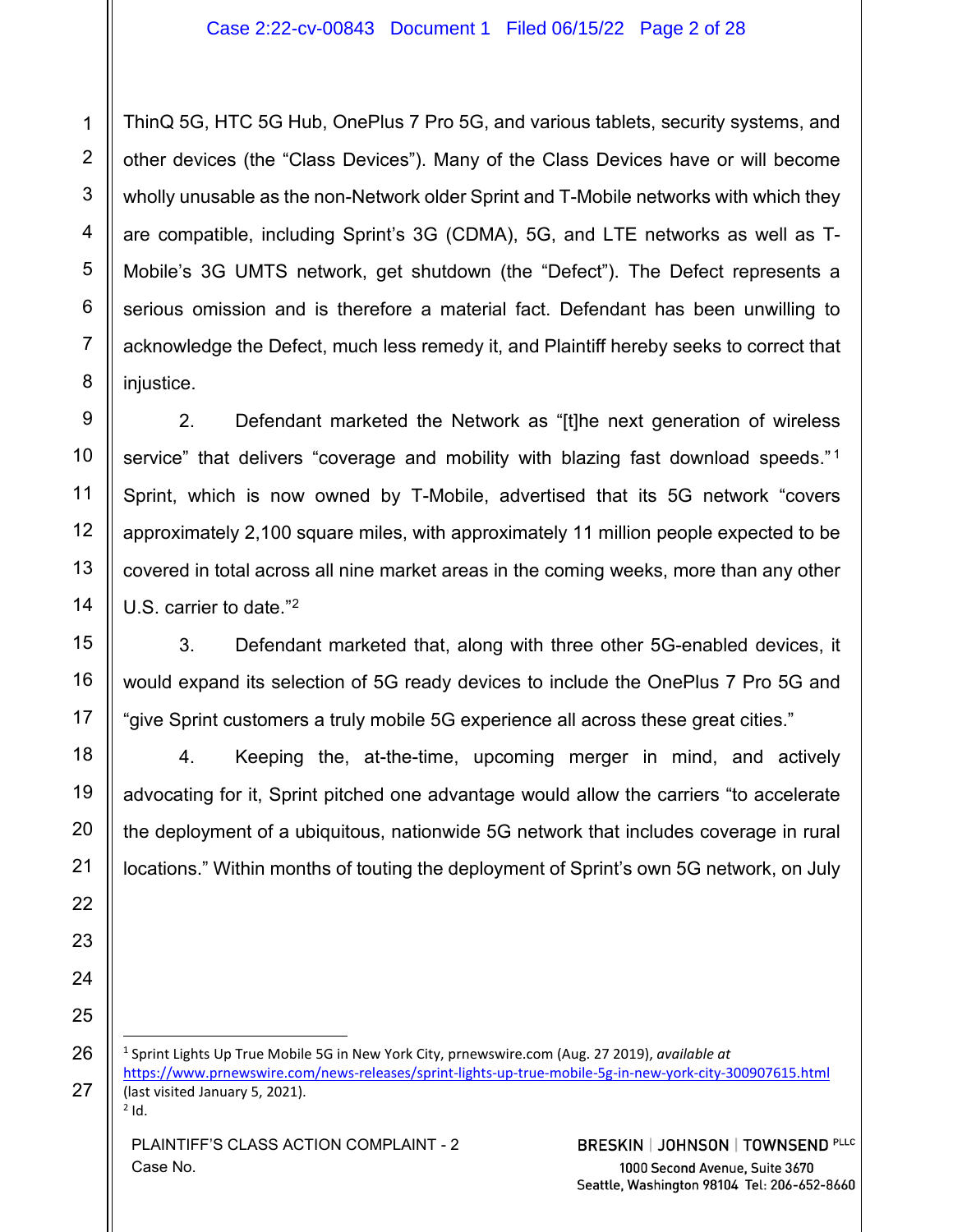2, 2020, T-Mobile shut down Sprint's 5G network.<sup>3</sup> Tech websites noted the inoperability of Sprint's 5G-enabled devices, including the OnePlus 7 5G, on T-Mobile's 5G network.<sup>4</sup>

5. The shutdown of Sprint's 5G network left approximately 75,000 sold 5G phones without the ability to receive a 5G signal.<sup>5</sup> Rather than offer owners of these phones free upgrades, customers would have to switch their phone and phone plan to a new offering from T-Mobile.

6. The inability to connect to a 5G network, despite some being equipped with a 5G-enabled modem, limits the capabilities of these phones and devices to what is already available on 4G LTE-only devices. Purchasers of 5G-enabled phones paid a premium to benefit from massive improvements in download speeds and lower latency enabled by 5G networks. Rather than achieving download speeds 100 times faster on a 5G network, to a top speed of 20 gigabytes per second, owners of 5G devices will be limited to a max download speed of 100 megabytes per second, with real world performance topping out at 35 megabytes per second. Latency, too, increases between the two networks, from one millisecond on a 5G network to fifty milliseconds on a 4G network <sup>6</sup>

7. Dozens of owners and lessees of 5G-enabled phones previously compatible with Sprint's network have voiced complaints on various online forums. For example, two complaints lodged with the Consumer Affairs website describes the frustration felt by those whose devices are no longer supported because of the Defect: The main reason I upgraded to the LG V-50 from my LG V-40 was its

supposed access to 5G networks. During the last year, I only got connected to 5G about three times at a few hot spots around Austin, where I live. Anyway, now that Sprint and T-Mobile have merged, the 5G

PLAINTIFF'S CLASS ACTION COMPLAINT - 3 Case No.

BRESKIN | JOHNSON | TOWNSEND PLLC

<sup>3</sup> T-Mobile shuts down Sprint's legacy 5G network, xda-developers.com (July 2, 2020), *available at*  https://www.xda-developers.com/t-mobile-shuts-down-sprint-5g/ (last visited January 5, 2020). <sup>4</sup> Sprint 5G rollout: Everything you need to know, digitaltrends.com (March 3, 2020), *available at*  https://www.digitaltrends.com/mobile/sprint-5g-rollout/ (last visited January 5, 2020).

<sup>5</sup> T-Mobile shuts down Sprint's legacy 5G network, xda-developers.com (July 2, 2020), *available at*  https://www.xda-developers.com/t-mobile-shuts-down-sprint-5g/ (last visited January 5, 2020).

<sup>6</sup> 4G vs. 5G: The key differences between the cellular network generations, businessinsider.com (December 22, 2020), *available at* https://www.businessinsider.com/4g-vs-5g (last accessed January 5, 2021).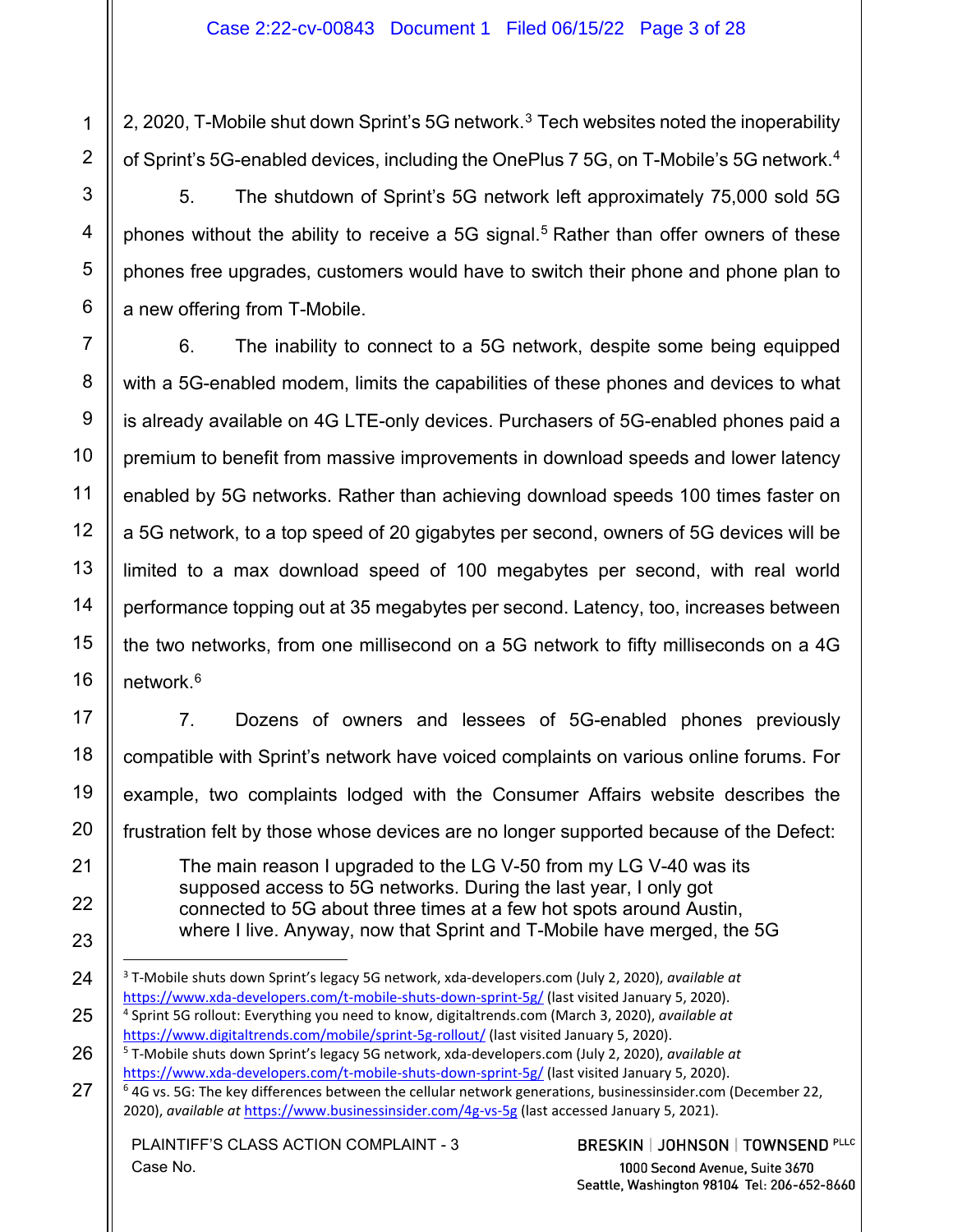networks that the V-50 could access are no longer going to be supported. I got gypped on this phone, not because it isn't a great device - it is - but the 5G promise has been broken by Sprint's being bought out by T-Mobile. At minimum, owners of the Sprint version of the LG V-50s should be compensated by getting a substantial allowance for a new 5G capable phone that will work in the future.<sup>7</sup>

I purchased the new HTC 5G Hub to use with Sprint's 5G service. 45 days after I purchase it they remove 5G service from the ENTIRE service area and expect me to honor my contract with them. Upload and download speeds are now at 10% of what I had prior to the change. They also lied to me for three months telling me they were overhauling the system so it should be up in a month. Now they tell me it will no longer be available. Watch out for this company.<sup>8</sup>

8. Other accounts from consumers who have been impacted by the Defect show that the alternate "offers" made to transition them to 5G-enabled devices compatible with T-Mobile's network would force them into more expensive plans and

new payments for replacement devices. For example:<sup>9</sup>

TJ Denver > Biggy Johnson

1 September, 2020

1

 $\overline{2}$ 

3

4

5

6

7

8

9

10

11

12

13

14

15

16

17

18

19

20

21

22

23

24

| I'm sticking on sprints \$15/month unlimited everything plan until the cows come home! |  |
|----------------------------------------------------------------------------------------|--|
|                                                                                        |  |

can't beat \$15/month!! (July 2018)

| Reply |  |  |
|-------|--|--|
|-------|--|--|

#### **Biggy Johnson**

4 July, 2020

This is both good and bad, I am a sprint customer with a Oneplus 7 Pro 5g. The reason why its not that big of a deal is we never had 5g here in Minnesota. T-Mobil just sent me a email with offers on new 5g phones but I need to switch my plan at an additional cost of \$45 per month + new phone payment to qualify for the upgrade, no thanks

Reply 凸5 41

- <sup>7</sup> Sprint, consumeraffairs.com (October 17, 2020), *available at*
- 25 https://www.consumeraffairs.com/cell\_phones/sprint\_pcs.htm?#sort=top\_reviews&filter=none (last accessed January 5, 2021).

<sup>8</sup> Sprint, consumeraffairs.com (August 10, 2020), *available at* 

26 27 https://www.consumeraffairs.com/cell\_phones/sprint\_pcs.htm?page=5 (last accessed January 5, 2021). <sup>9</sup> Sprint 5G is no more, as T-Mobile focuses on its own network, techcrunch.com (July 2, 2020), *available at*  https://techcrunch.com/2020/07/02/sprint-5g-is-no-more-as-t-mobile-focuses-on-its-own-network/ (last accessed January 5, 2021).

PLAINTIFF'S CLASS ACTION COMPLAINT - 4 Case No.

BRESKIN | JOHNSON | TOWNSEND PLLC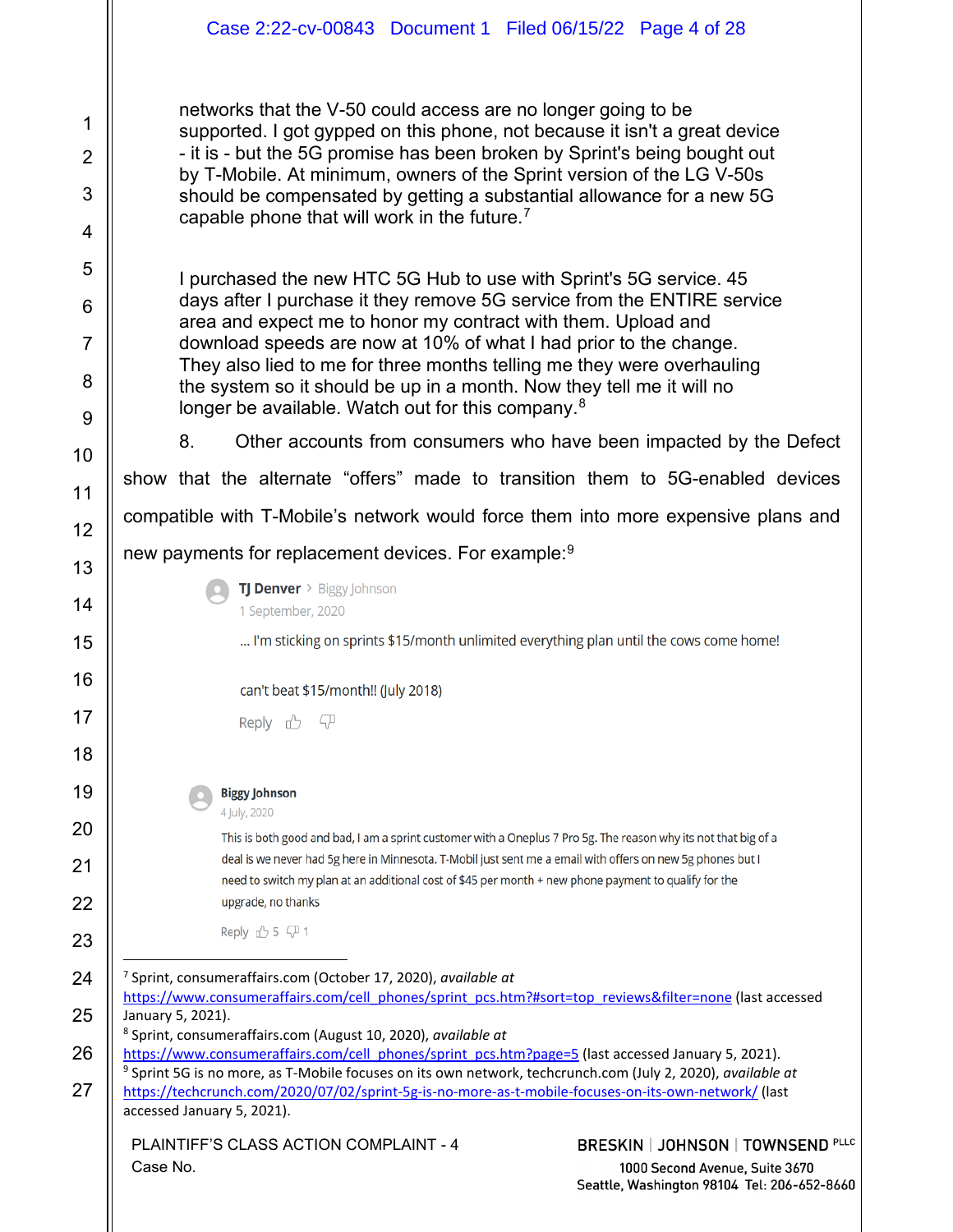9. The rippling consequences of the impending Network release did not stop with T-Mobile's shutdown of Sprint's 5G network. To the contrary, customers with other Class Devices dependent on non-5G networks received similar notices wherein T-Mobile marketed the Network as a beneficial change despite it requiring that many customers purchase entirely new devices and/or sign up for more expensive and comprehensive Network plans.

10. Specifically, less than a year after the shutdown of the 5G network, T-Mobile announced intentions to "retire" Sprint's "older 3G (CDMA) network" as well as Sprint's LTE network, their own 3G UMTS and GSM 2G networks all within 2022.<sup>10</sup> The first of these shutdowns was to be of the CDMA network, however it has quickly turned into a convoluted and burdensome process for consumers, representative of the Defect as a whole.

11. T-Mobile set December 31, 2021 as the final day of CDMA service, later pushing the date to March 31, 2022 and offloading blame for the transitional failure and consumer dissatisfaction onto their "partners," like Dish who uses the CDMA network for their Boost Mobile customers and has shown resistance to the shutdown.<sup>11</sup> T-Mobile claims the delay resulted from these partners failing to appropriately "help their customers through [the] shift," ignoring their own role and duty to their customers.<sup>12</sup> March 31, 2022 passed by without the end of the network and consumers are left wondering about the longevity of the functionality of their devices. Certain consumer advocates suspect T-Mobile "silently delayed the sunset of the [CDMA] cell service by an additional two months to May 31, 2022."13

PLAINTIFF'S CLASS ACTION COMPLAINT - 5 Case No.

**BRESKIN | JOHNSON | TOWNSEND PLLC** 

<sup>&</sup>lt;sup>10</sup> T-Mobile Coverage: T-Mobile Network Evolution https://www.t-mobile.com/support/coverage/t-mobile-network-evolution  $11$  T-Mobile's CDMA shutdown already harms consumers, says coalition https://www.fiercewireless.com/operators/t-mobile-s-cdma-shutdown-already-harms-consumers-says-coalition

<sup>&</sup>lt;sup>12</sup>T-Mobile: Update on our CDMA Network Transition Plans https://www.t-mobile.com/news/business/update-on-our-cdma-network-transition-plans

<sup>&</sup>lt;sup>13</sup> T-Mobile once again delays Sprint's CDMA network shutdown https://www.androidpolice.com/tmobile-again-delays-sprint-cdma-network-shutdown/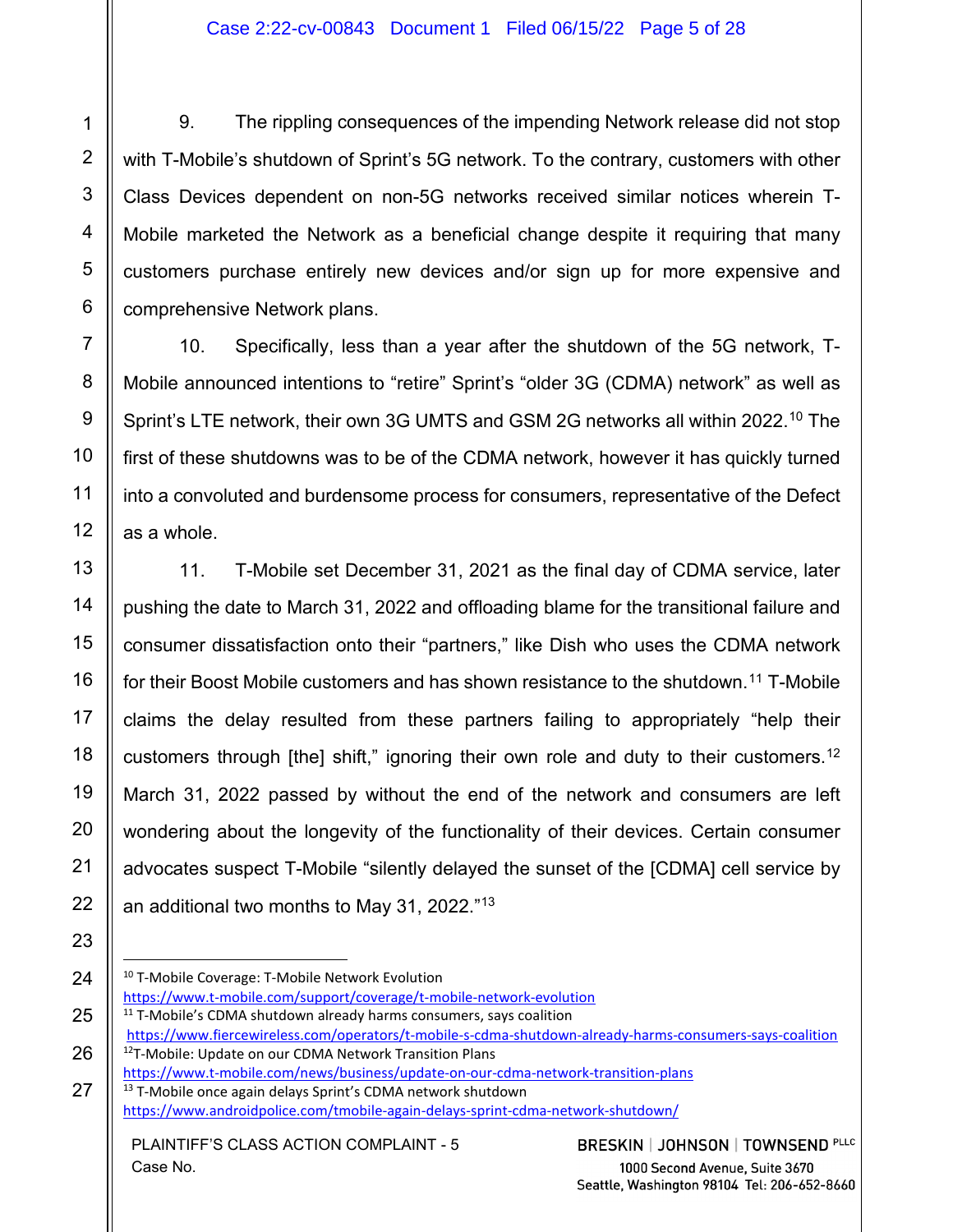12. If such delays have occurred in only the first of four network shutdowns, consumers face unpredictable consequences and inconveniences as a direct result and part of the Defect which may last throughout the coming year and perhaps beyond. Defendant failed to adequately warn its customers that certain devices and contracts that they bought into would become useless before their reasonably expected lifespans. Now they fail even further to clearly communicate the impacts and timeline of the Defect which places the already biased onus of the network transitions even further onto consumers of the Class Devices.

13. Plaintiff and members of the Class (defined below) who have experienced the Defect have been locked in their contract without being transitioned free of charge to T-Mobile's Network, so that they may take advantage of 5G connectivity without having to pay out of pocket for compatible devices or upgraded service to which they did not anticipate nor initially agree upon.

14. Selling 5G data plans, in particular, with a limited shelf life and Class Devices unable to connect to existing 5G and other networks is a fraud on consumers. Sprint and T-Mobile refuse to honor their commitment to their loyal customers and are forcing customers to bear the expense of their mistakes and malfeasance.

15. As a result of Defendant's unfair, deceptive and/or fraudulent business practices, owners of the Class Devices, including Plaintiff, have suffered an ascertainable loss of money and/or property and/or loss in value. Plaintiff and the Class members expended monies to benefit from higher data speeds or signed on for limited data plans to conserve money, but were not warned of the impending Defect and have suffered and continue to suffer financial and other injuries relating thereto. They have also suffered from a diminution in value of their non-Network compatible devices owing to the existence of the Defect. Accordingly, Plaintiff and the Class members have suffered injury in fact, incurred damages, and have otherwise been harmed by

1

 $\overline{2}$ 

PLAINTIFF'S CLASS ACTION COMPLAINT - 6 Case No.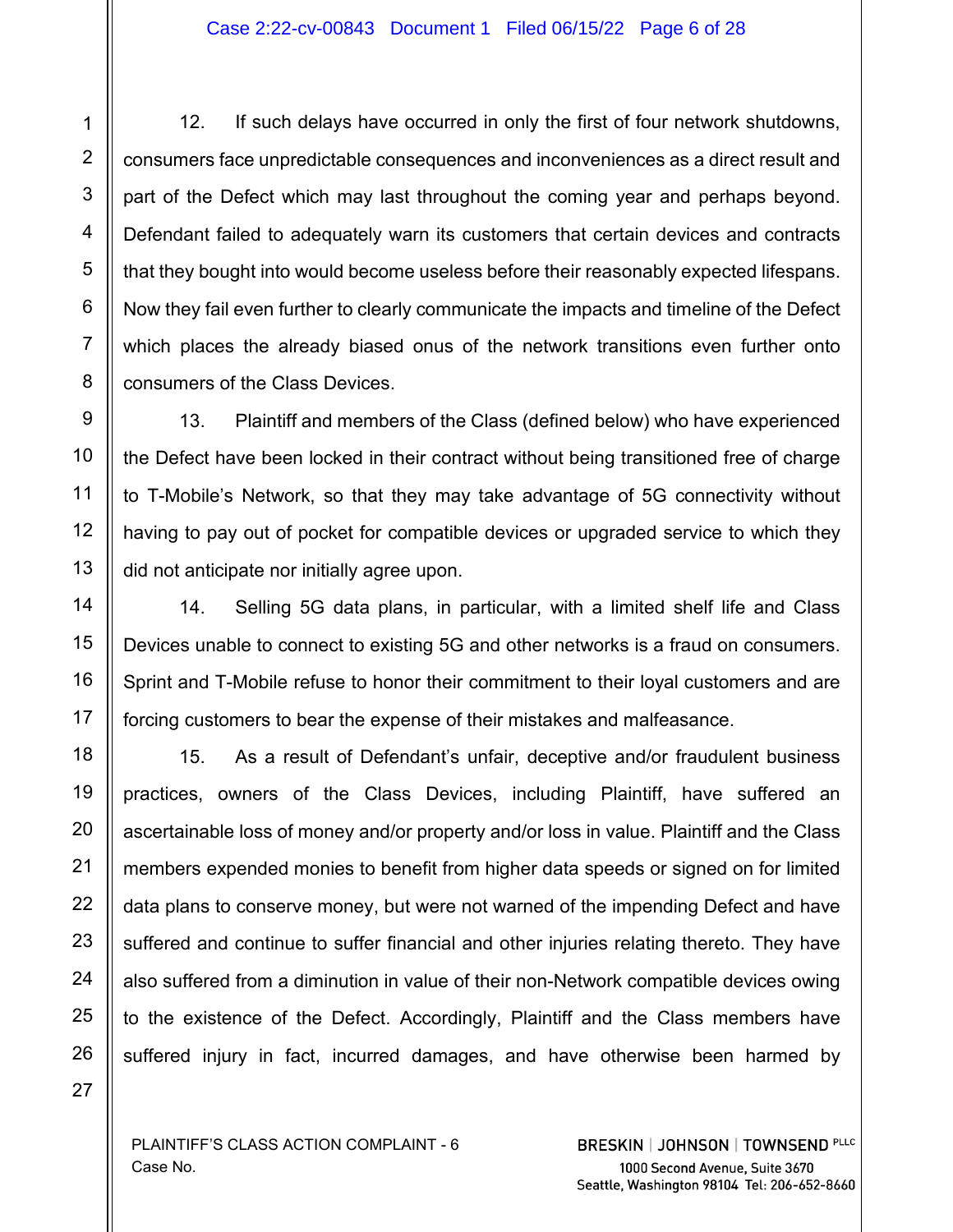#### Case 2:22-cv-00843 Document 1 Filed 06/15/22 Page 7 of 28

Defendant's conduct. The unfair and deceptive trade practices committed by Defendant were conducted in a manner giving rise to substantial aggravating circumstances.

16. Defendant was aware of the Defect. Not only did Defendant have exclusive, non-public knowledge and data concerning the continuing functionality of the Class Devices through their own testing and marketing data, customers' complaints, and warranty claims, but also it is or should be aware of consumer complaints on public forums. Therefore, Defendant was well aware of the Defect but failed to notify customers of the nature and extent of the problems to arise with the Class Devices which they continued to sell and for which they have failed to provide any adequate remedy.

17. The Defect is material because it makes it impossible for Class Devices to take advantage of any T-Mobile network. Cellular network enabled and dependent devices cannot possibly serve their purpose when no network is compatible with them. As attested by Class members in scores of complaints on online forums, the Defect completely eliminates the device's network capabilities because they are not configured for the Network and compatible networks will no longer exist. As a result of the Defect, customers paid more for devices, particularly for those who invested in Sprint's 5G compatible devices, that can no longer meet even a fraction of their marketed capabilities.

18. Defendant's failure to disclose the defect at the time of purchase is material because no reasonable consumer expects to spend more for a device whose advertised and differentiating features will be rendered useless in a few months' time or otherwise before its reasonably anticipated lifespan.

19. Had Defendant disclosed the Defect, Plaintiff and Class members would not have purchased the Class Devices or would have paid less for them.

20. Plaintiff demands that Defendant accept responsibility for phasing out Sprint's 5G network and the other various Sprint and T-Mobile networks while continuing to sell the Class Devices and allowing consumers to sign contracts for existing Devices.

PLAINTIFF'S CLASS ACTION COMPLAINT - 7 Case No.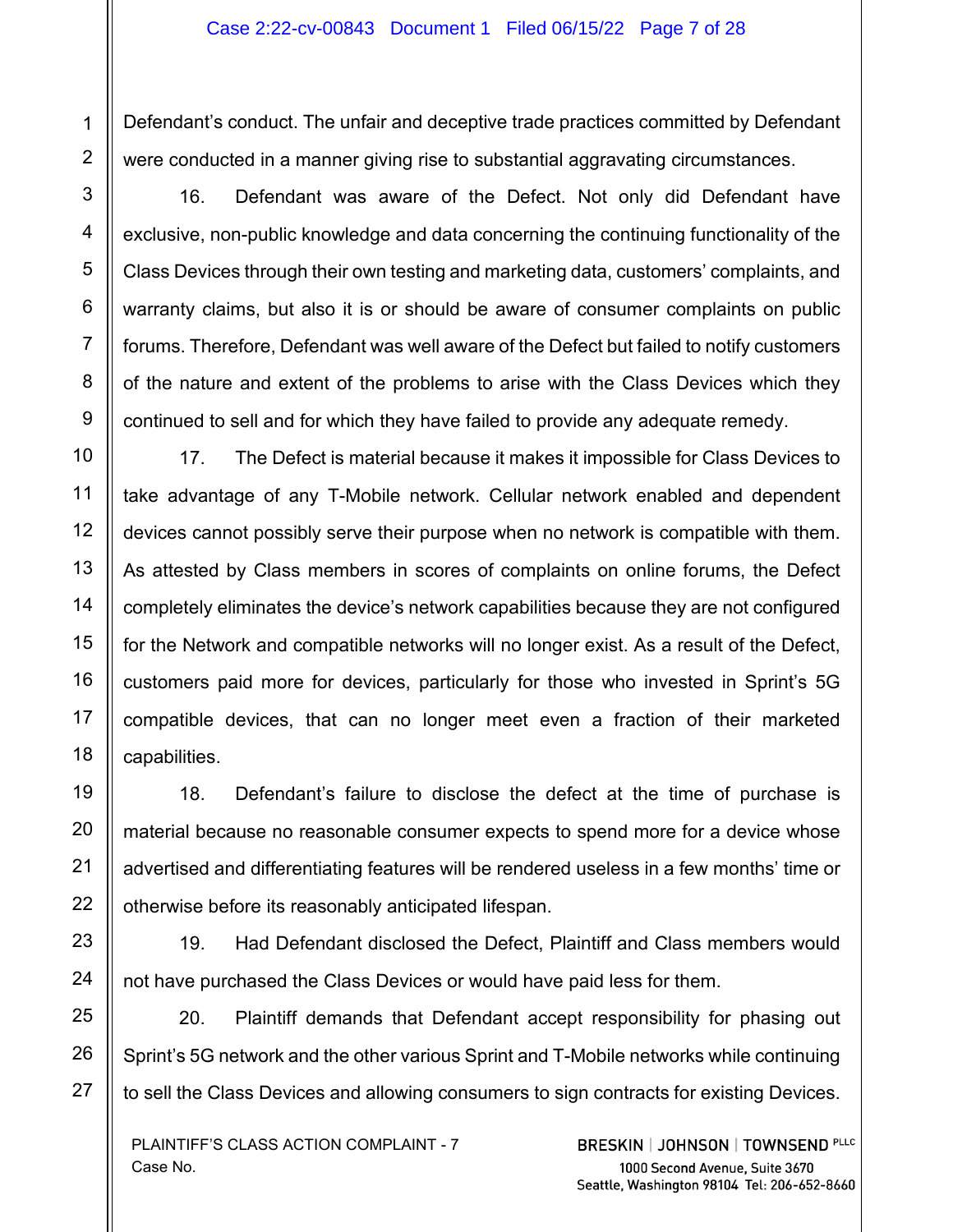T-Mobile refuses to accommodate, as well as reimburse Plaintiff and the Class for losses suffered as a result of the Defect. In addition, or alternatively, Defendant should be required to buy back the Class Devices.

21. This case seeks protection and relief for owners of Class Devices for the harm they have suffered from Defendant's breaches of express and implied warranties and Defendant's unfair, unlawful, and deceptive trade practices.

## **II. JURISDICTION, VENUE AND GOVERNING LAW**

22. This Court has subject matter jurisdiction over this action pursuant to 28 U.S.C. § 1332(d) because: (i) there are 100 or more class members; (ii) the aggregate amount in controversy exceeds \$5,000,000, exclusive of interest and costs; and (iii) at least one Plaintiff and Defendant are citizens of different states. This Court has supplemental jurisdiction over the state law claims pursuant to 28 U.S.C. § 1367.

23. Venue is proper in this judicial district pursuant to 28 U.S.C. §1391 because Defendant transacts business in this district and is subject to personal jurisdiction in this district, and therefore is deemed to be a citizen of this district. Additionally, Defendant has advertised in this district and has received substantial revenue and profits from the sales and/or leasing of Class Devices in this district. Therefore, a substantial part of the events and/or omissions giving rise to the claims occurred, in part, within this district.

24. This Court has personal jurisdiction over Defendant because it has conducted substantial business in this judicial district, and intentionally and purposefully placed Class Vehicles into the stream of commerce within this district and throughout the United States.

25. In accordance with 28 U.S.C. § 1391, venue is proper in this district because a substantial part of the conduct giving rise to Plaintiffs' claims occurred in or emanated from this District, Defendant transacts business in this District, and Defendant resides in this District.

PLAINTIFF'S CLASS ACTION COMPLAINT - 8 Case No.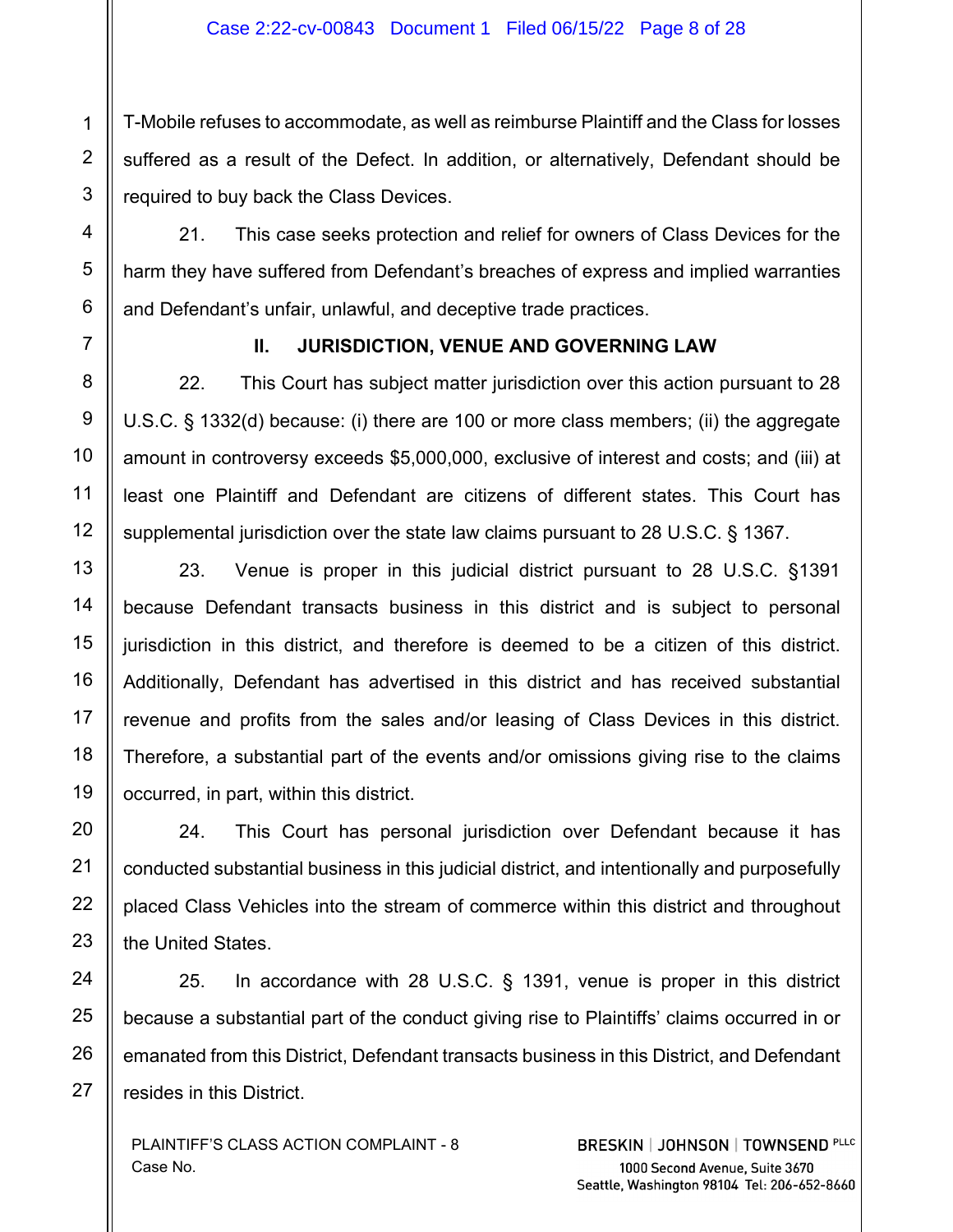# **III. PARTIES**

# **A. Plaintiff Jose Moreno**

26. Plaintiff Jose Moreno is a citizen of California and resides in 45-601 Monroe Street, Apt. 32, Indio, CA 92201.

27. On February 7, 2020 Plaintiff Garcia Moreno purchased a Class Device from Sprint's retail store located in 81952 CA-111 B, Indio, CA 92201.

28. In deciding to purchase a Class Device, Plaintiff Garcia Moreno relied on Sprint's representations about the compatibility of his phone with T-Mobile's 5G network, none of which disclosed the Defect described herein.

29. To fully benefit from the increased data speeds and usage enabled by Sprint's 5G network, Mr. Moreno opted to purchase Sprint's most expensive data plan, the Unlimited Premium plan, at \$80/month.

30. Two weeks after purchasing his phone, Plaintiff lost 5G connectivity and could only access 4G LTE data speeds.

31. Plaintiff contacted Sprint to try to regain 5G connectivity, spending a considerable amount of time with customer support. He updated his device's profile and completed all troubleshooting steps recommended.

32. Sprint advised Plaintiff to go to a T-Mobile Store to get a new SIM Card. A T-Mobile employee told Plaintiff that their SIM card was incompatible with his device but could not explain why. The T-Mobile employee told Plaintiff to search for his issue online to see whether other users had experienced the same problem and even went so far as to tell Mr. Moreno that Sprint had given him the short end of the bargain.

33. On April 25, 2020, Plaintiff spoke with a Sprint representative using Sprint's chat feature and asked whether his device would lose 5G service due to the T-Mobile and Sprint merger. The Sprint representative responded, "No it will not [be] like that"

PLAINTIFF'S CLASS ACTION COMPLAINT - 9 Case No.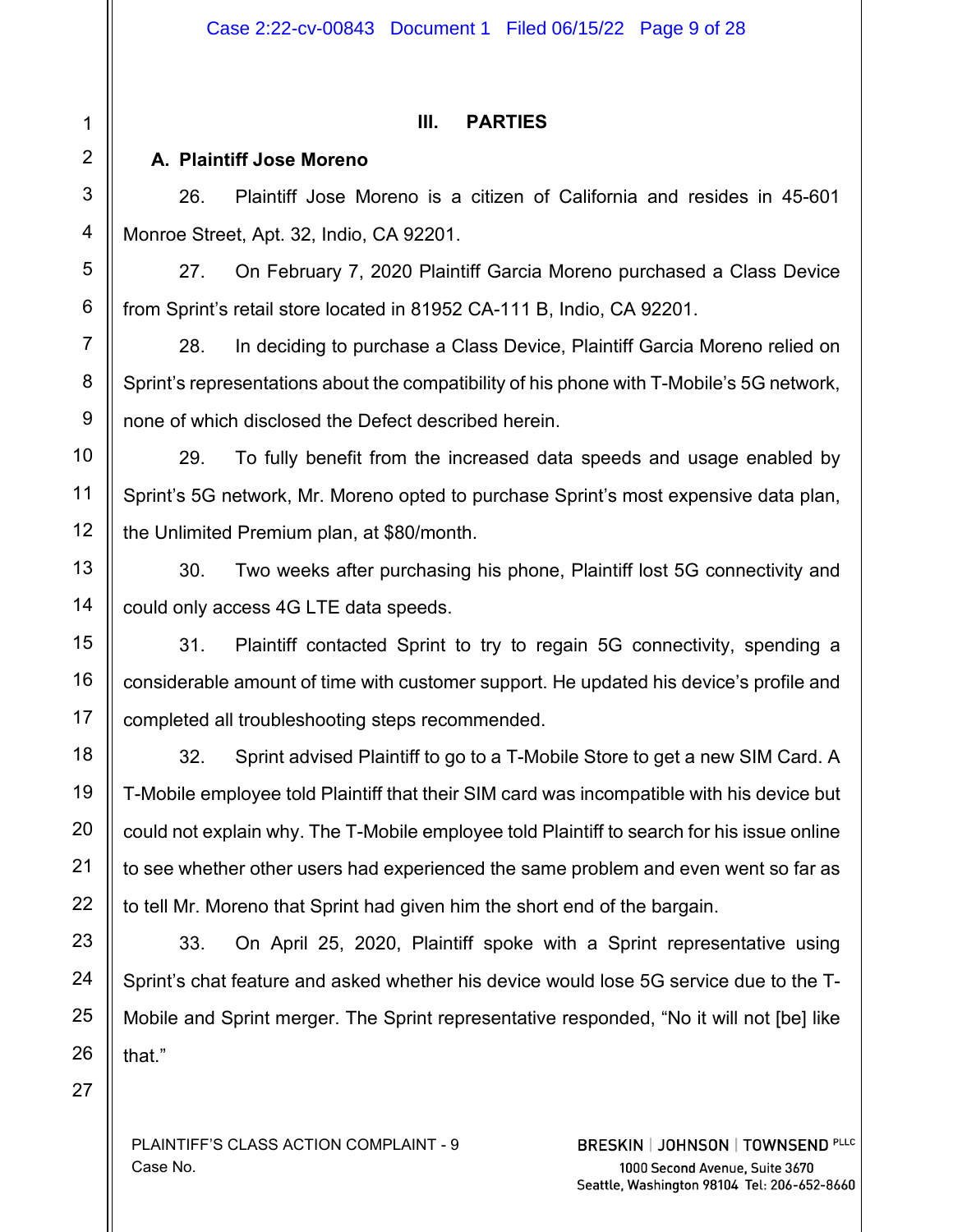34. After months of going without 5G connectivity, Plaintiff again opened up the chat support on December 3, 2020. The Sprint representative recommended going through the same steps Plaintiff had already completed months back. Rather than being provided with a T-Mobile compatible device, the Sprint representative advised Plaintiff that he would have to pay off his current device and then upgrade to a new device.

35. The OnePlus 7 Pro 5G Mr. Moreno purchased features 5G logos prominently on its packaging and even upon the device's start up screen.

36. Had Mr. Moreno known of the Defect at the time of sale, he would not have purchased the phone or would have paid less for it to account for the defect.

**B. Defendant**

37. Defendant T-Mobile US, Inc. is a telecommunication corporation that developed and distributed 5G infrastructure within the United States.

38. Defendant is incorporated and headquartered in the State of Washington with its principal place of business at 3625 132nd Ave SE, Bellevue, Washington 98006.

39. Defendant T-Mobile US, Inc. merged with Sprint Corporation and now oversees sales and other operations previously belonging to Sprint, across the United States. Sprint Corporation, prior to and pending its merger with Defendant T-Mobile US, Inc., through its various entities, marketed and distributed 5G-enabled devices in Washington and multiple other locations in the United States.

# **IV. FACTUAL ALLEGATIONS**

# **A. Sprint's 5G Network**

40. Since at least May 30, 2019, Sprint rolled out its 5G coverage to include major metropolitan centers throughout the country, starting with Houston, Kansas City, Atlanta, and Dallas-Fort Worth.<sup>14</sup> Over the following months it would expand its 5G

<sup>14</sup> Sprint Lights Up True Mobile 5G in Houston, prnewswire.com (May 30, 2019), *available at* https://www.prnewswire.com/news-releases/sprint-lights-up-true-mobile-5g-in-houston-300858920.html (last accessed January 6, 2021).

PLAINTIFF'S CLASS ACTION COMPLAINT - 10 Case No.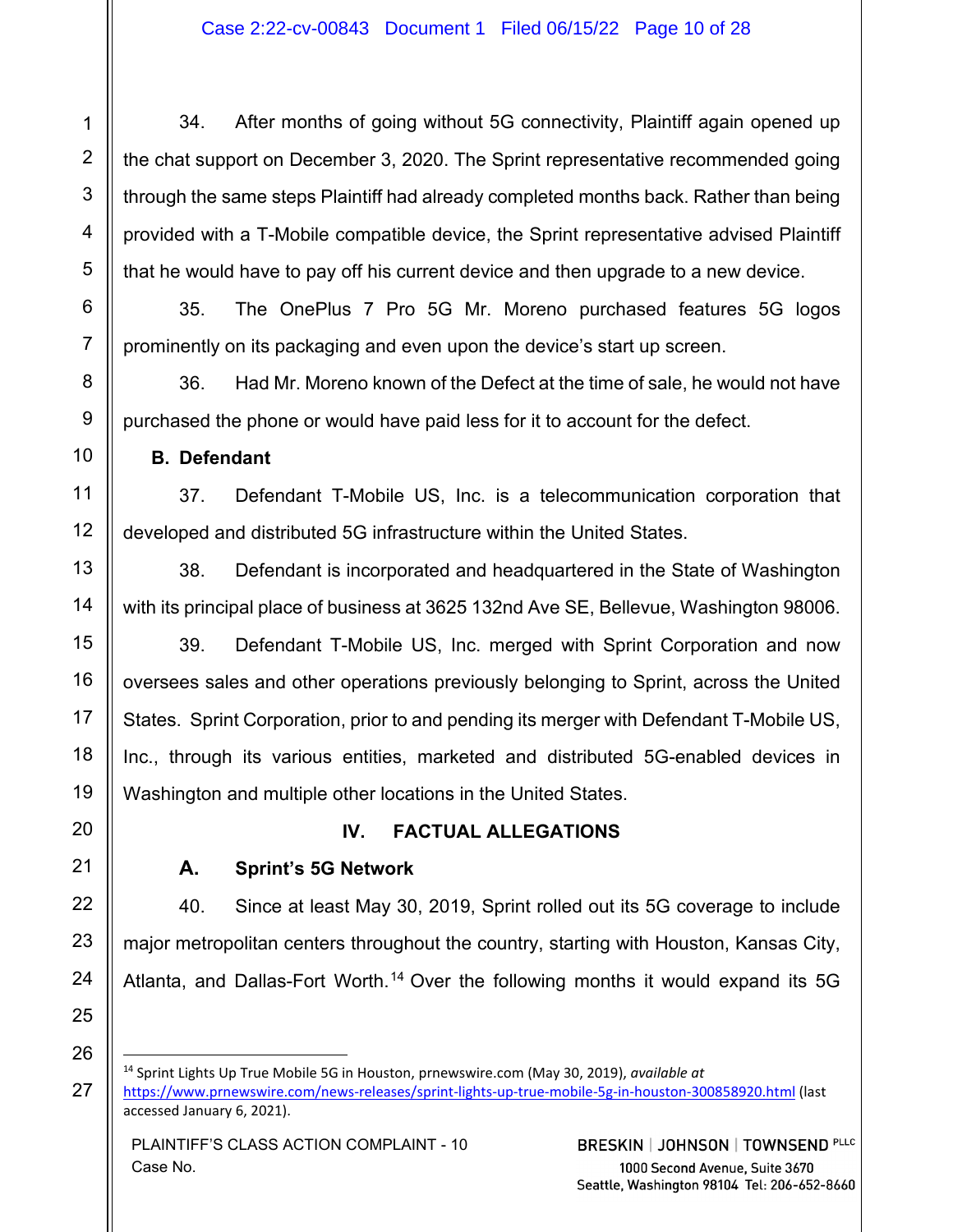network to nine metropolitan areas and increase its coverage to include approximately 16 million people.<sup>15</sup>

41. On August 27, 2019, Sprint supplemented its 5G offerings with an additional 5G enabled device, the OnePlus 7 Pro  $5G^{16}$ , and a cloud gaming service that would be preloaded on 5G handsets.<sup>17</sup> Because of the faster download speeds and lower latency made available by 5G, Vice President of Sprint's 5G strategies said: "Sprint 5G customers will be able to play games instantly without having to wait to download or update games – a true breakthrough in the mobile universe."<sup>18</sup> Sprint's development and rollout of its 5G network, along with the representations it made to its customers, are material to a reasonable consumer because consumers want to ensure that devices purchased through the carrier will be compatible with the carrier's network.

42. Sprint marketed, promoted, and expressly warranted that their deployed 5G network would work with 5G enabled devices.

43. The Samsung Galaxy S10 5G, LG V50 ThinQ 5G, HTC 5G Hub, and the OnePlus 7 Pro 5G all run on Qualcomm's Snapdragon X50 5G modem. While the modem used supported Sprint's 2.5 GHz 5G network, it did not support T-Mobile's redeployed 5G network.<sup>19</sup> By contrast, another Sprint offering, the Samsung Galaxy S20 5G, featured a newer iteration of the Qualcomm chip—the X55 5G modem—which was

PLAINTIFF'S CLASS ACTION COMPLAINT - 11 Case No.

<sup>&</sup>lt;sup>15</sup> Sprint Expands True Mobile 5G to Cover Approximately 16 Million People Within Nine Metropolitan Areas, prnewswire.com (Oct. 22, 2019), *available at* https://www.prnewswire.com/news-releases/sprint-expands-truemobile-5g-to-cover-approximately-16-million-people-within-nine-metropolitan-areas-300942693.html (last accessed January 6, 2021).

<sup>16</sup> Sprint Lights Up True Mobile 5G in New York City, prnewswire.com (August 27, 2019), *available at* https://www.prnewswire.com/news-releases/sprint-lights-up-true-mobile-5g-in-new-york-city-300907615.html (last accessed January 6, 2021).

<sup>17</sup> Sprint & Hatch FTW! Hatch Cloud Gaming Now Available for Sprint 5G Customers, prnewswire.com (August 27, 2019), *available at* https://www.prnewswire.com/news-releases/sprint--hatch-ftw-hatch-cloud-gaming-nowavailable-for-sprint-5g-customers-300907292.html (last accessed January 6, 2021).

<sup>&</sup>lt;sup>18</sup> *Id.*<br><sup>19</sup> T-Mobile deactivates Sprint's legacy 2.5GHz 5G ahead of redeployments, fiercewireless.com (July 1, 2020), *available at* https://www.fiercewireless.com/5g/t-mobile-deactivates-sprint-s-legacy-2-5-ghz-5g-ahead-redeployments (last accessed January 6, 2021).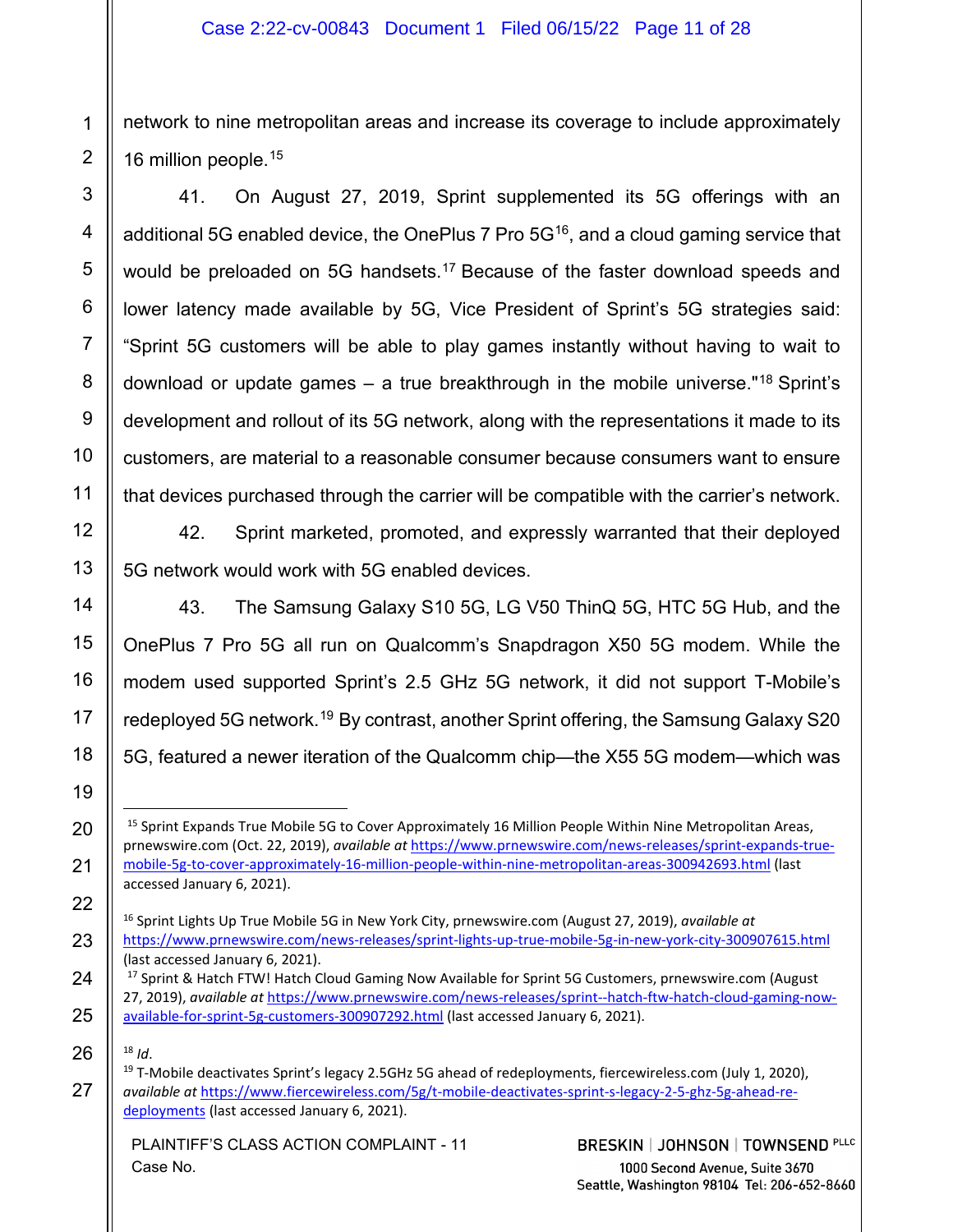compatible with T-Mobile's 5G network because of its support for Sub-6 and Millimeter Wave 5G connectivity.

44. T-Mobile's 5G network was initially based on a 600MHz low-band signal. The carrier repurposed Sprint's 2.5 GHz mid-band spectrum into its own network.<sup>20</sup> When it did so, the Class Devices were no longer able to receive a 5G signal.

45. Sprint uniformly marketed, advertised, and warranted that its 5G smartphones would be compatible with its 5G network, all the while it awaited approval of its merger with T-Mobile, as shown in the packaging of the OnePlus 7 Pro 5G below:



46. Plaintiff Garcia Moreno purchased a OnePlus 7 Pro 5G Smartphone through Sprint, along with its Unlimited Premium data plan, in order to fully utilize Sprint's 5G network. The fact that Sprint advertised and warranted that it possessed

<sup>20</sup> Have a Sprint 5G phone? T-Mobile will force some of you to upgrade, mashable.com (April 25, 2020), *available at* https://mashable.com/article/t-mobile-sprint-5g-incompatible-phones/ (last accessed January 6, 2021).

PLAINTIFF'S CLASS ACTION COMPLAINT - 12 Case No.

BRESKIN | JOHNSON | TOWNSEND PLLC 1000 Second Avenue, Suite 3670 Seattle, Washington 98104 Tel: 206-652-8660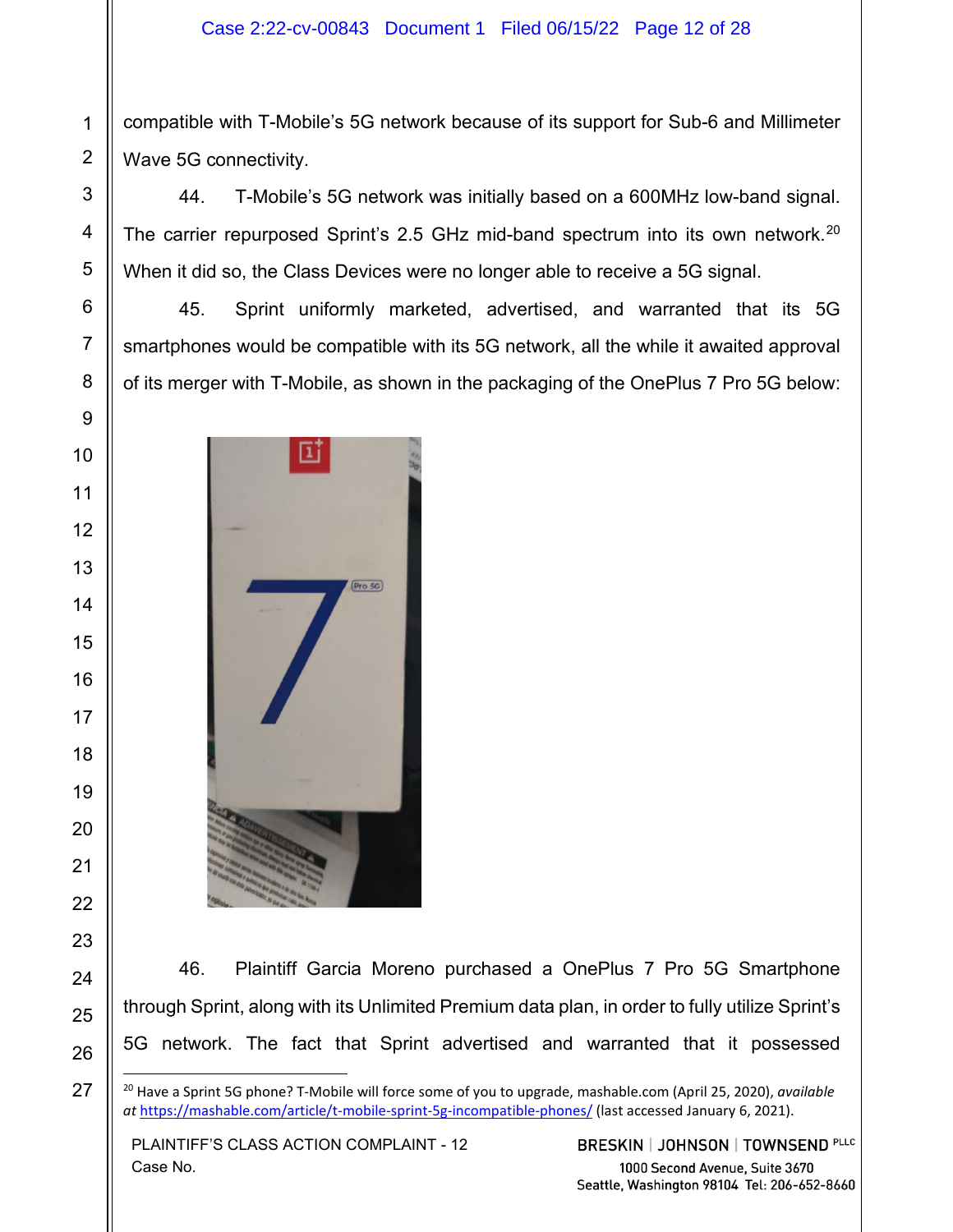compatibility with its 5G network was material to Plaintiff Garcia Moreno and to other reasonable consumers. Plaintiff Garcia Moreno specifically sought a phone with 5G connectivity because it provides faster data speeds than what is available, or even possible, on 4G LTE, and Plaintiff Garcia Moreno reasonably relied upon Sprint's representations and warranties contained in Sprint's marketing materials when he purchased his phone.

## **B. Defendant Had Superior and Exclusive Knowledge of the Defect**

47. Upon information and belief, Defendant knew, or should have known, about the Defect through their exclusive knowledge of non-public, internal data about the Defect, including: (1) Network testing and market data; (2) their own records of customer complaints about the Defect from Defendant's retailers; (3) their own records of customers' complaints on consumer forums run by Defendant; (4) large swaths of consumer complaints on various public forums; (5) warranty and post-warranty claims; (6) any research, surveys, or other internal processes followed to investigate and respond to customer complaints described herein; and (7) other internal sources of aggregate information about the Defect. Defendant was well aware—or could and should have been reasonably aware—of the Defect but failed to notify its customers of the nature and extent of the problems with Class Devices or provide any adequate remedy for the Defect.

# **C. Defendant Has Actively Concealed the Defect**

48. Despite its knowledge of the Defect impacting the Class Devices, Defendant actively concealed the existence and nature of the Defect from Plaintiff and Class members. Specifically, Defendant failed to disclose or actively concealed at and after the time of purchase of Class Devices:

a. that the Class Devices would become useless upon launch of Defendant's Network and consequent network shutdowns;

PLAINTIFF'S CLASS ACTION COMPLAINT - 13 Case No.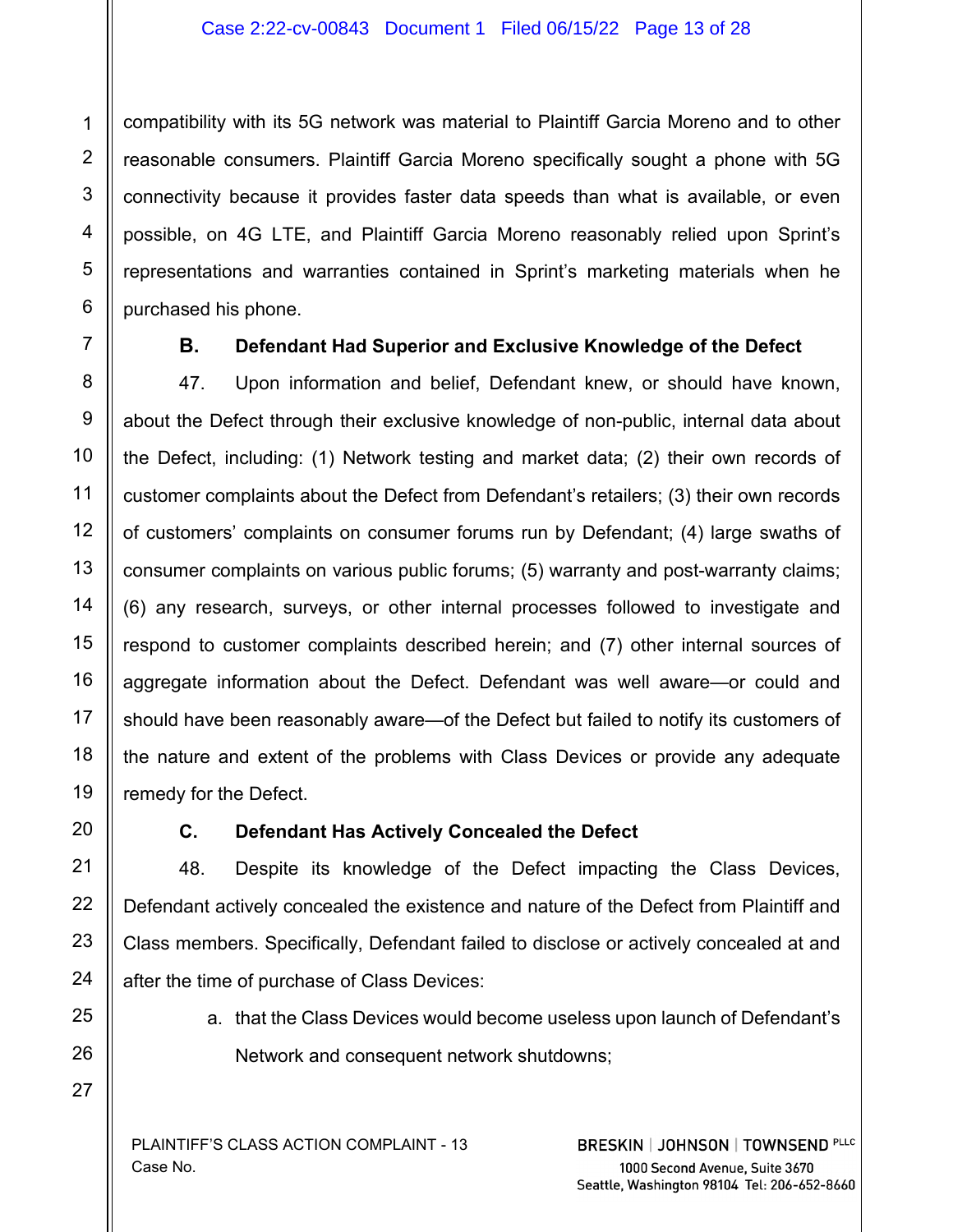b. that the Class Devices grandfathered into previous service deals would be 1  $\overline{2}$ forced to not only end their contracts, often early, but also purchase new 3 devices on more expensive plans in order to receive any level of service 4 c. that the Defendant had no intention of offering an adequate remedy to the 5 class members even upon notifying consumers of the Defect. 6 **D. Defendant Has Unjustly Retained A Substantial Benefit** 7 49. On information and belief, Plaintiff alleges that Defendant unlawfully failed 8 to disclose the alleged defect to induce him and other putative Class members to 9 purchase Class Devices. 10 **V. CLASS ALLEGATIONS** 11 50. Plaintiff brings this action on behalf of himself, and on behalf of the 12 following nationwide class pursuant to FED. R. CIV. P. 23(a), 23(b)(2), and/or 23(b)(3). 13 Specifically, the nationwide class consists of the following: 14 **Nationwide Class**: All persons or entities in United States who are current or former owners and/or 15 lessees of a Class Device (the "Nationwide Class"). 16 51. In the alternative to the Nationwide Class, and pursuant to FED. R. CIV. 17 P. 23(c)(5), Plaintiff seeks to represent the following state subclass only in the event that 18 the Court declines to certify the Nationwide Class above: 19 20 **Washington Subclass**: All persons or entities in Washington who are current or former owners and/or 21 lessees of a Class Device (the "Washington Subclass"). 22 52. The Nationwide Class and the Washington Subclass are referred to herein 23 as the "Class." Plaintiff reserves the right to modify, change, or expand the definitions of 24 25 the Class based upon discovery and further investigation. 53. The Class excludes the following: Defendant, its affiliates, and its current 26 and former employees, officers and directors, and the Judge assigned to this case. Also 27 PLAINTIFF'S CLASS ACTION COMPLAINT - 14 **BRESKIN | JOHNSON | TOWNSEND PLLC** 

Case No.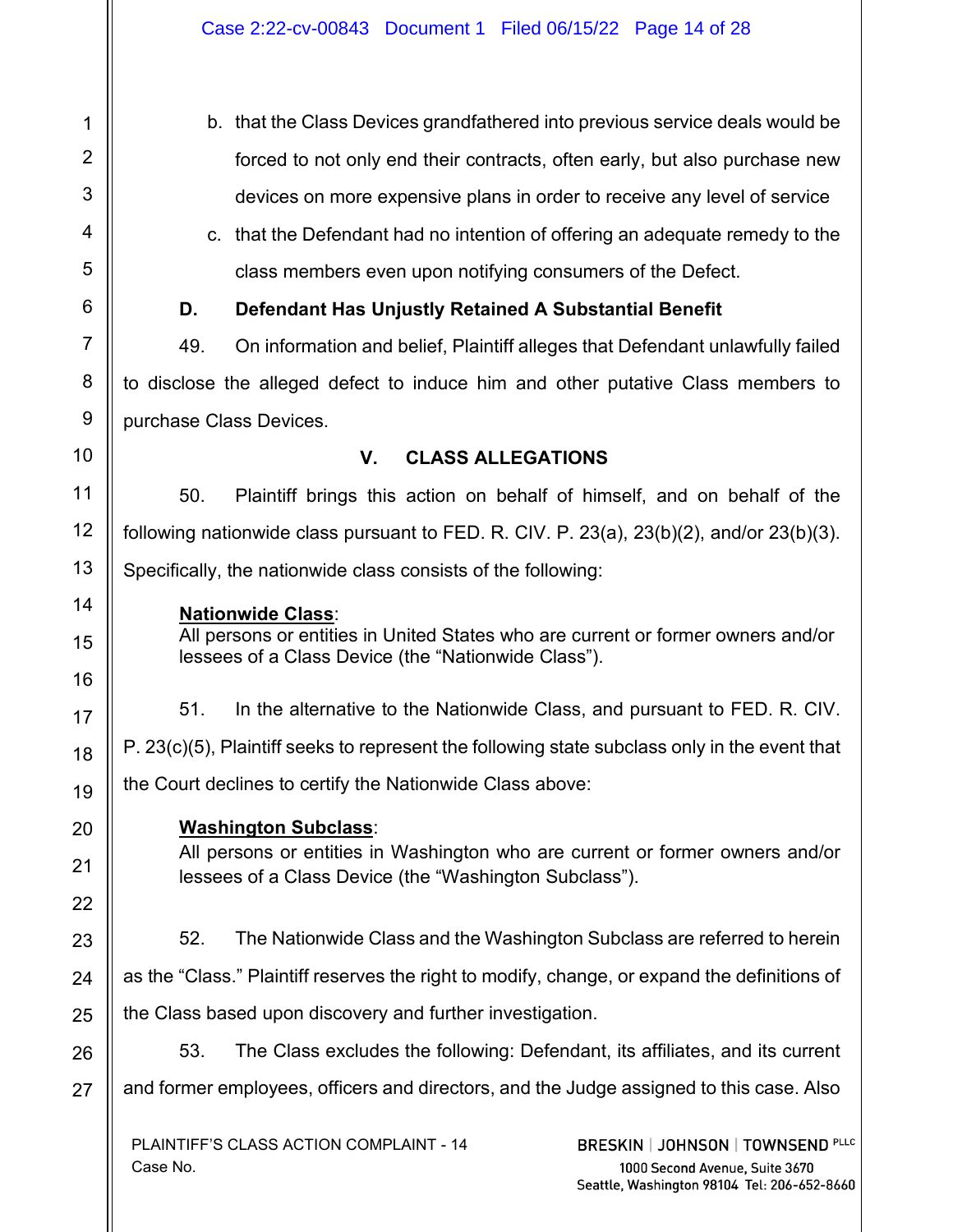#### Case 2:22-cv-00843 Document 1 Filed 06/15/22 Page 15 of 28

excluded are any current or former owners or lessees of Class Devices with individualized claims related to the Defect. Plaintiffs reserve the right to modify, change, or expand the definitions of the Nationwide Class and Washington Subclass based upon discovery and further investigation.

54. *Numerosity*: The Class is so numerous that joinder of all members is impracticable. At least hundreds of thousands of Class members have been subjected to Defendant' conduct. The class is ascertainable by reference to records in the possession of Defendant.

55. *Predominance*: Common questions of law and fact exist as to all members of the Class. These questions predominate over questions affecting individual members of the Class and include:

- a. Whether the Class Devices were sold with a Defect;
- b. Whether Defendant knew of the Defect at the time of sale;
- c. Whether Defendant failed to disclose the Defect;
- d. Whether Defendant actively concealed the Defect;
- e. Whether a reasonable consumer would consider the Defect or its manifestation to be material;
	- f. Whether Defendant breached express and/or implied warranties;
	- g. Whether Defendant must disclose the Defect; and
	- h. Whether Defendant violated consumer protection statutes and the other claims asserted herein.

56. *Typicality*: Plaintiff's claims are typical of the claims of the members of the Class, as all such claims arise out of Defendant's conduct in designing, manufacturing, marketing, advertising, warranting, and selling the Class Devices. All of Plaintiff's claims are typical of the claims of the Class since Plaintiff and all Class members were injured in the same manner by Defendant's uniform course of conduct described herein. Plaintiff and all Class members have the same claims against Defendant relating to the

PLAINTIFF'S CLASS ACTION COMPLAINT - 15 Case No.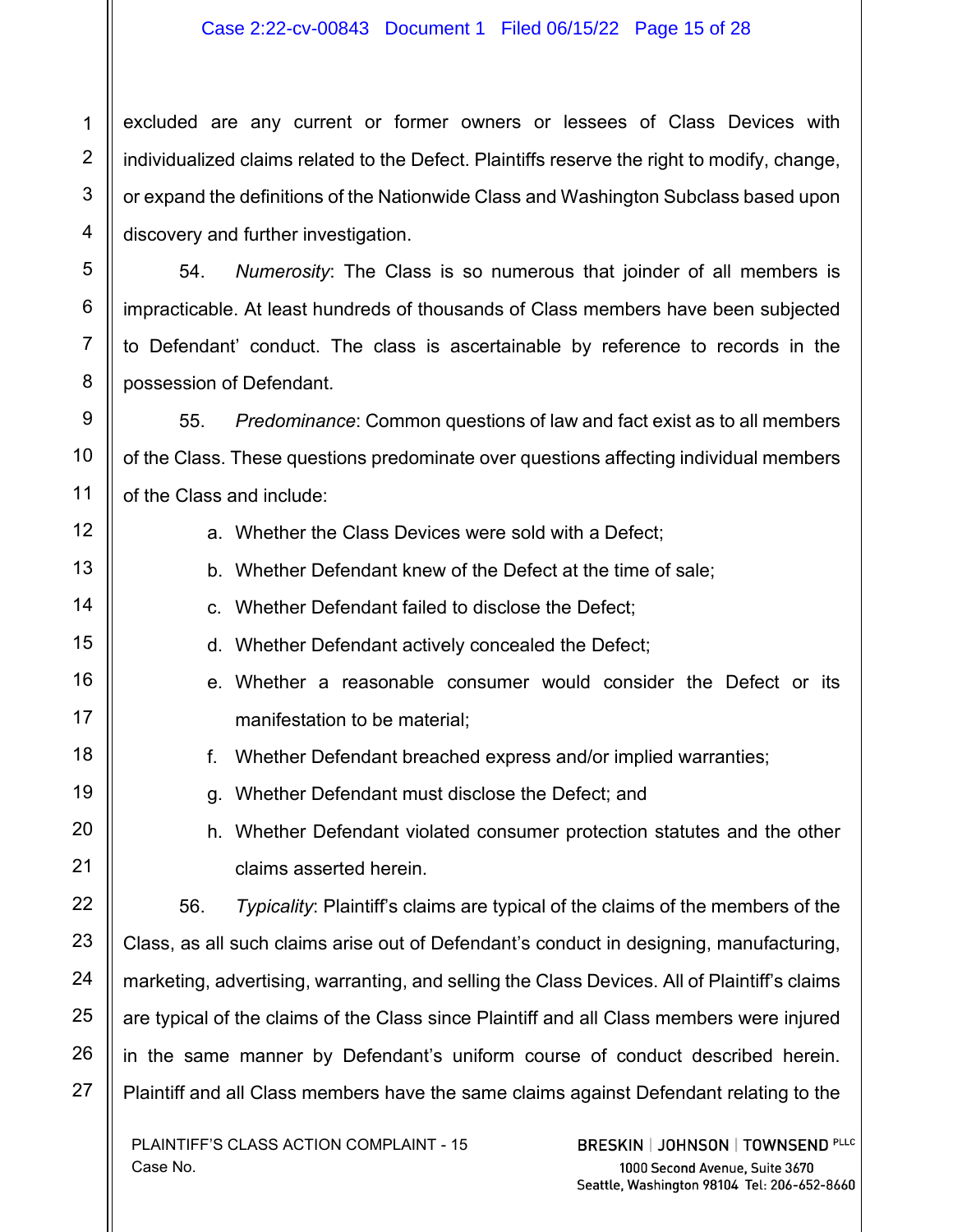#### Case 2:22-cv-00843 Document 1 Filed 06/15/22 Page 16 of 28

conduct alleged herein, and the same events giving rise to Plaintiff's claims for relief are identical to those giving rise to the claims of all Class members. Plaintiff and all Class members sustained economic injuries including, but not limited to, ascertainable losses arising out of Defendant's course of conduct as described herein. Plaintiff is advancing the same claims and legal theories on behalf of himself and all absent Class members.

57. *Adequacy*: Plaintiff will fairly and adequately protect the interests of the members of the Class and has no interests antagonistic to those of the Class. Plaintiff has retained counsel experienced in the prosecution of complex class actions including, but not limited to, consumer class actions involving, *inter alia*, breaches of warranties, product liability, product design defects, and state consumer fraud statutes.

58. *Superiority*: A class action is superior to other available methods for the fair and efficient adjudication of this controversy, since individual joinder of all members of the Class is impracticable, and the amount at issue for each Class member would not justify the cost of litigating individual claims. Should individual Class members be required to bring separate actions, this Court would be confronted with a multiplicity of lawsuits burdening the court system while also creating the risk of inconsistent rulings and contradictory judgments. In contrast to proceeding on a case-by-case basis, in which inconsistent results will magnify the delay and expense to all parties and the court system, this class action presents far fewer management difficulties while providing unitary adjudication, economies of scale and comprehensive supervision by a single court.

59. *Manageability*: Plaintiff is unaware of any difficulties that are likely to be encountered in the management of this action that would preclude its maintenance as a class action.

60. Defendant has acted, and refused to act, on grounds generally applicable to the Class, thereby making appropriate final equitable relief with respect to the Class as a whole.

PLAINTIFF'S CLASS ACTION COMPLAINT - 16 Case No.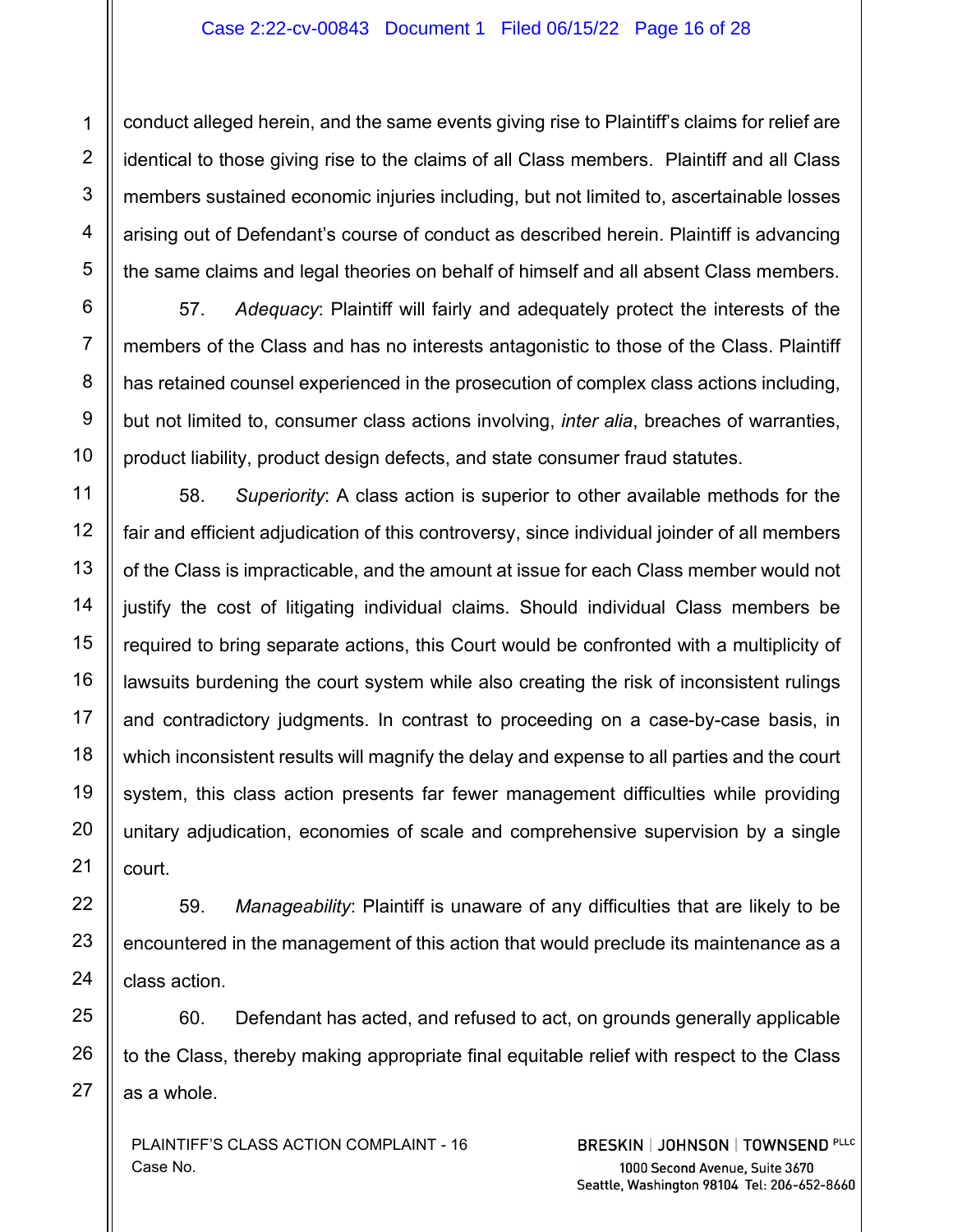**FIRST CAUSE OF ACTION**

# **BREACH OF EXPRESS WARRANTY, U.C.C. § 2-313**

# **(On Behalf of the Nationwide Class and the Washington Subclass)**

61. Plaintiff incorporates by reference all preceding paragraphs as though fully set forth herein.

62. Plaintiff brings this claim on behalf of himself and on behalf of the Class.

63. "Any affirmation of fact or promise made by the seller to the buyer which relates to the goods and becomes part of the basis of the bargain creates an express warranty that the goods shall conform to the affirmation or promise." U.C.C. § 2- 313(a)(1).

64. Defendant's warranty of the Class Devices is an express warranty within the meaning of U.C.C. § 2-313.

65. The express warranty covers the Defect and any damage proximately caused by the Defect, including repair or replacement of the Class Devices.

66. Plaintiff and Class members reasonably and justifiably relied on Defendant's express warranty when purchasing the Class Devices.

67. The express warranty fails of its essential purpose to the extent it excludes the Defect because: (1) the Defect unreasonably hinders the normal and foreseeable use of the Class Devices; (2) the Defect is not caused by improper use, neglect, accident, or any other cause outside of Defendant's control; and (3) Defendant is unable or unwilling to provide an adequate, effective, and lasting remedy and return the Class Devices to warranted condition.

68. Defendant breached the express warranty because the Defect constitutes a defect in the fundamental material functionality of the Class Devices and Defendant is unable or unwilling to provide an adequate, effective, and lasting remedy and return the Class Devices to warranted condition.

PLAINTIFF'S CLASS ACTION COMPLAINT - 17 Case No.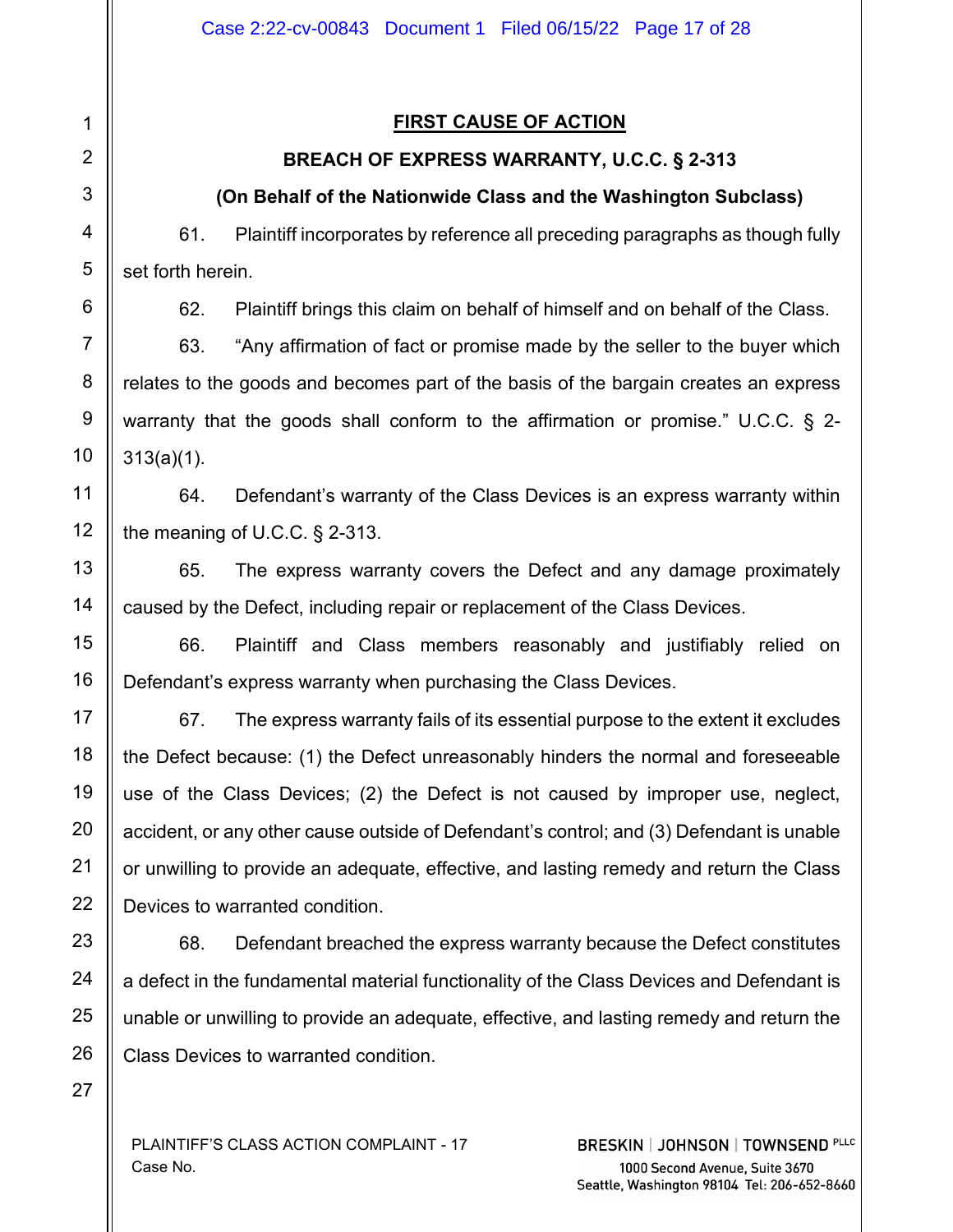69. Defendant's breach deprived Plaintiff and Class members of the benefit of the bargain.

70. As a direct and proximate result of Defendant's conduct, Plaintiff and Class members have been injured and sustained damages.

## **SECOND CAUSE OF ACTION**

# **BREACH OF IMPLIED WARRANTY**

# **(On Behalf of the Nationwide Class and the Washington Subclass)**

71. Plaintiff incorporates by reference all preceding paragraphs as though fully set forth herein.

72. Plaintiff brings this claim on behalf of himself and on behalf of the Class.

73. Defendant is and was at all relevant times a merchant and seller of cellular and other network-connecting devices within the meaning of the Uniform Commercial Code and relevant state law.

74. The Class Devices are and were at all relevant times goods within the meaning of the Uniform Commercial Code and relevant state law.

75. A warranty that the Class Devices were in merchantable condition and fit for the ordinary purpose for which such devices are used as defined herein is implied by law under the Uniform Commercial Code and relevant state law.

76. Defendant knew or had reason to know of the specific use for which the Class Devices were purchased. Defendant directly sold and marketed Class Devices to customers through authorized retailers, like those from whom Plaintiff and members of the Classes bought their devices, for the intended purpose of consumers purchasing the devices. Defendant knew that the Class Devices would and did pass unchanged from the authorized dealers to Plaintiff and members of the Classes, with no modification to network compatibility.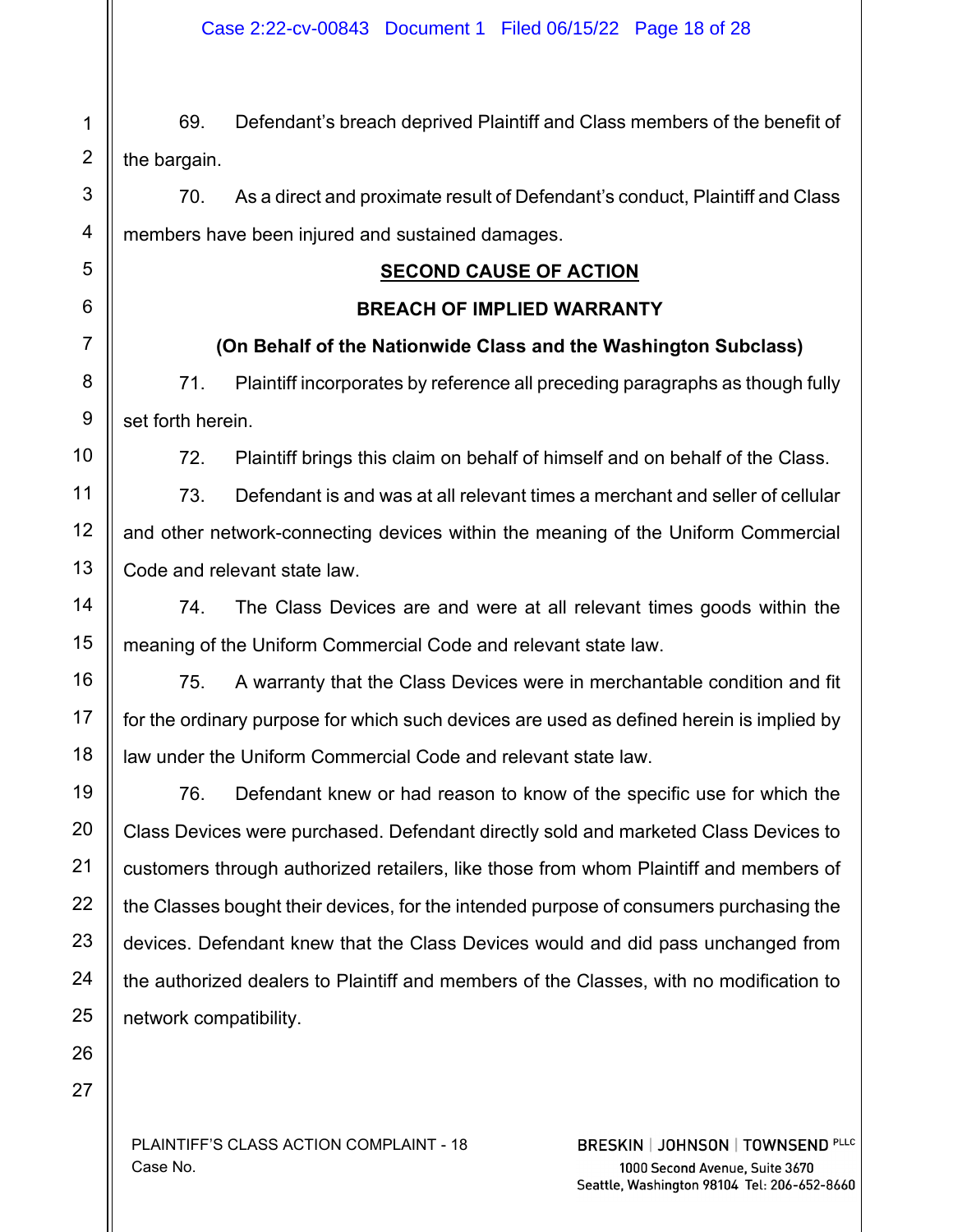#### Case 2:22-cv-00843 Document 1 Filed 06/15/22 Page 19 of 28

77. Defendant provided Plaintiff and Class members with an implied warranty that the Class Devices and their components and parts are merchantable and fit for the ordinary purposes for which they were sold.

78. This implied warranty included, among other things: (i) a warranty that the Class Devices and their hardware that were manufactured, supplied, distributed, and/or sold by the Defendant with network connectivity in mind, including reliable, affordable, and lasting connection; and (ii) a warranty that the Class Devices would be fit for this intended use while the Class used the Class Devices.

79. Contrary to the applicable implied warranties, the Class Devices at the time of sale and thereafter were not fit for their ordinary and intended purpose of providing Plaintiff and Class members with reliable, affordable, and lasting network connection. Instead, the Class Devices are defective, including, but not limited to, the existence of the Defect at the time of sale and thereafter. Moreover, Defendant knew of the Defect at the time of sale and sold the Class Devices anyways.

80. As a result of Defendant's breach of the applicable implied warranties, Plaintiff and members of the Classes of the Class Devices suffered an ascertainable loss of money, property, and/or value of their Class Devices. Additionally, as a result of the Defect, Plaintiff and members of the Classes were harmed and suffered actual damages in that the Class Devices are substantially certain to become non-functional before their reasonably expected lifespan has run its course.

81. Defendant's actions, as complained of herein, breached the implied warranty that the Class Devices were of merchantable quality and fit for such use in violation of the Uniform Commercial Code and relevant state law.

82. Plaintiff and members of the Classes have complied with all obligations under the warranty, or otherwise have been excused from performance of said obligations as a result of Defendant's conduct described herein.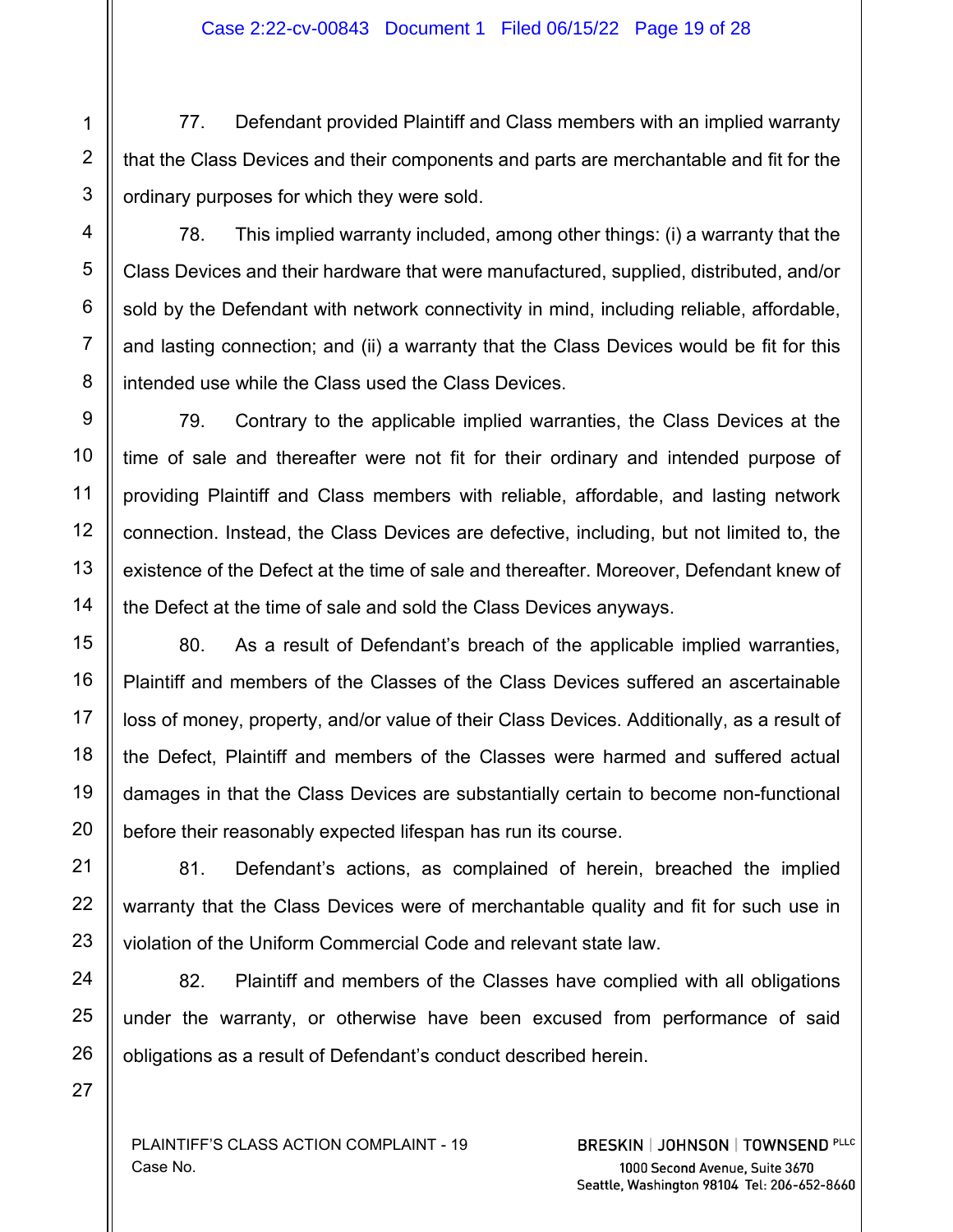83. Plaintiff and members of the Classes were not required to notify Defendant of the breach because affording Defendant a reasonable opportunity to cure its breach of warranty would have been futile. Defendant was, however, on notice of the Defect from the complaints it received from various Class members and through other internal sources.

84. Moreover, Plaintiff has sent a notice letter to the Defendant seeking a remedy for the Defect alleged herein. When confronted with the allegations herein, Defendant has failed to remedy or otherwise provide adequate solution to the Defect.

85. As a direct and proximate cause of Defendant's breach, Plaintiff and members of the Classes suffered damages and continue to suffer damages, including economic damages at the point of sale and diminution of value of their Class Devices. Additionally, Plaintiff and members of the Classes have incurred or will incur economic damages at the point of replacing their Class Devices and the heightened cost of Defendant's only Network option as well as additional losses.

86. As a direct and proximate result of Defendant's breach of the implied warranty of merchantability, Plaintiff and members of the Classes have been damaged in an amount to be proven at trial.

# **THIRD CAUSE OF ACTION**

# **BREACH OF WRITTEN WARRANTY UNDER THE MAGNUSON-MOSS WARRANTY ACT**

# **(15 U.S.C. § 2301, et seq.)**

# **(On Behalf of the Nationwide Class and the Washington Subclass)**

87. Plaintiff incorporates by reference all preceding paragraphs as though fully set forth herein.

88. Plaintiff brings this claim on behalf of himself and on behalf of the Class.

89. Plaintiff and Class members are each a "consumer" within the meaning of 15 U.S.C. § 2301(3).

PLAINTIFF'S CLASS ACTION COMPLAINT - 20 Case No.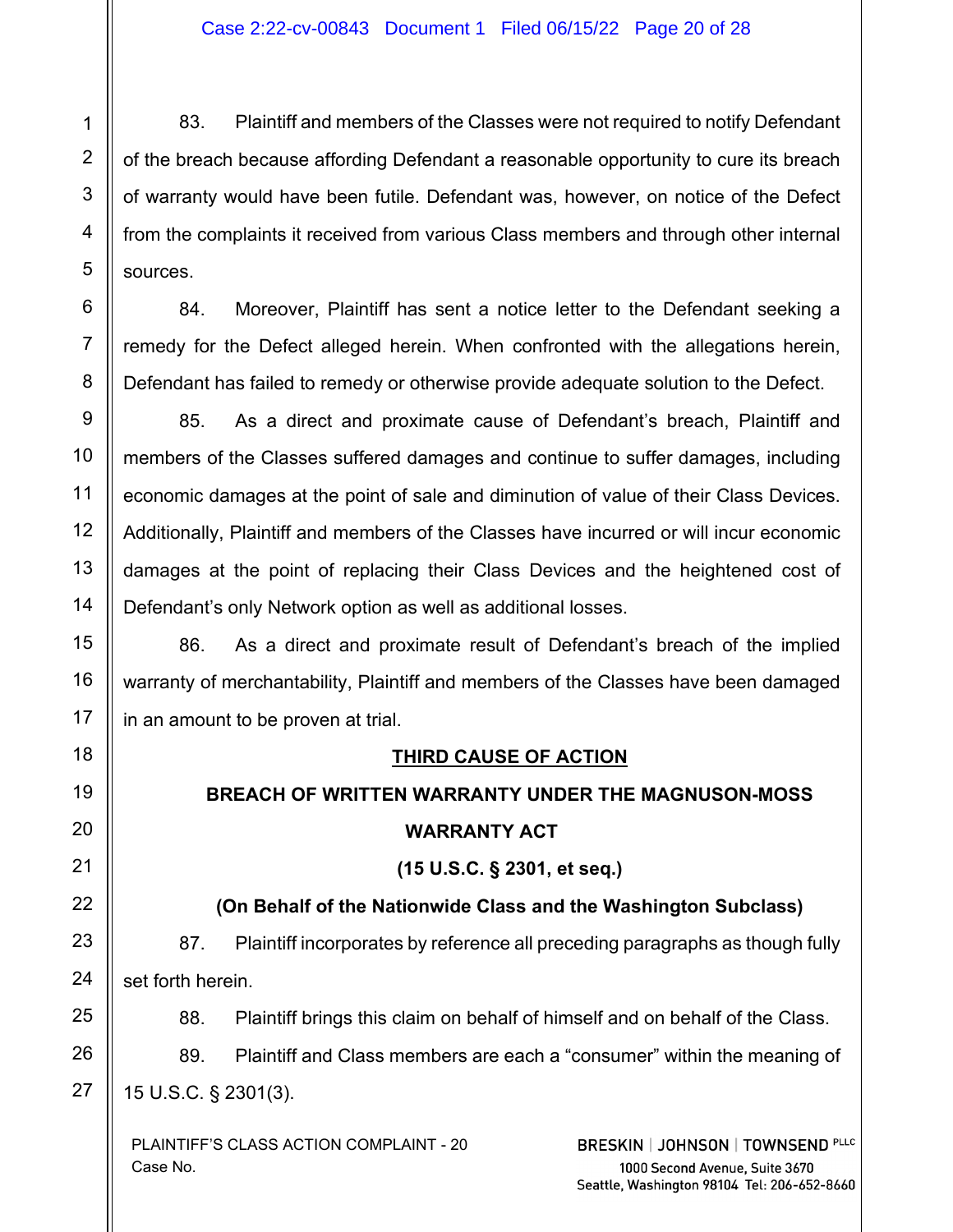90. Defendant is a "supplier" and "warrantor" within the meaning of 15 U.S.C. §§ 2301(4) and (5).

91. The Class Devices are a "consumer product" within the meaning of 15 U.S.C. § 2301(1).

92. Defendant's warranty is a "written warranty" within the meaning of 15 U.S.C. § 2301(6).

93. Defendant's implied warranty of merchantability implied in the contract for sale of the Class Devices is an "implied warranty" within the meaning of 15 U.S.C. § 2301(7).

94. The amount in controversy of each individual claim is greater than \$25 and the amount in controversy is greater than \$50,000 (exclusive of interests and costs) computed on the basis of all claims to be determined in this suit.

95. The warranties cover the Defect and any damage proximately caused by the Defect, including replacement of the Class Devices and increased monthly network service costs.

96. Plaintiff and Class members reasonably and justifiably relied on Defendant' warranty when purchasing the Class Devices.

97. Defendant represented to Plaintiff and Class members that the Class Devices were merchantable, high-quality, durable, and safe.

98. The Defect caused the Class Devices to fail to conform to Defendant's representations.

99. The Defect caused the Class Devices to be unfit for their ordinary purposes because the Defect prevents consumers from using the Class Devices for their primary intended purpose.

100. The warranty fails of its essential purpose to the extent it excludes the Defect because the Defect unreasonably hinders the normal and foreseeable use of the Class Devices, the Defect is not caused by improper use, neglect, accident, or any other

PLAINTIFF'S CLASS ACTION COMPLAINT - 21 Case No.

1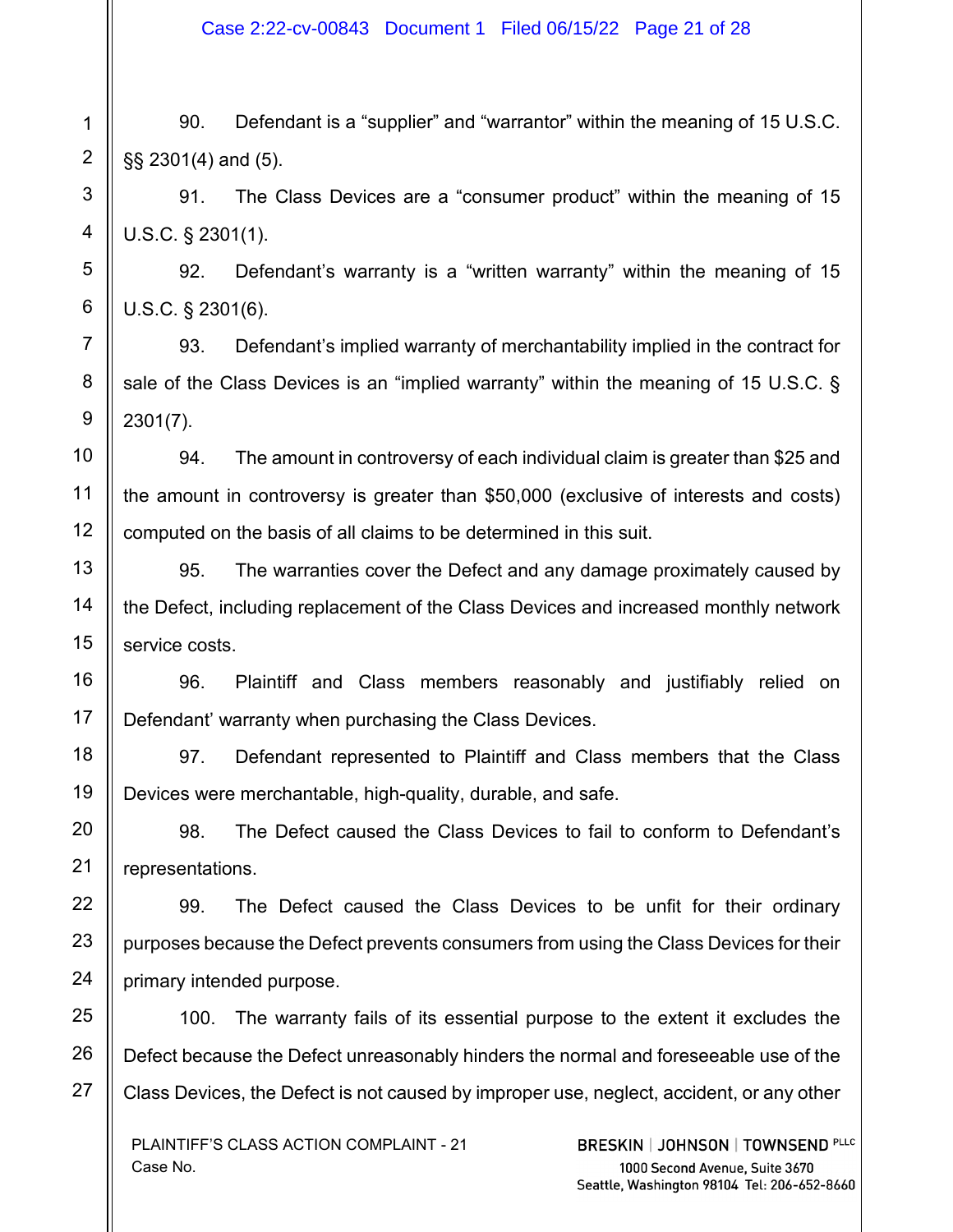cause outside of Defendant's control, and Defendant is unable or unwilling to provide an adequate, effective, and lasting remedy and return the Class Devices to warranted condition.

101. Defendant's exclusion of implied warranties is void to the extent it excludes a warranty of merchantability applicable to the Defect because the Defect causes the warranty to fail of its essential purpose.

102. Defendant breached the warranty because the Defect constitutes a defect in materiality or workmanship and Defendant is unable or unwilling to provide an adequate, effective, and lasting remedy and return the Class Devices to warranted condition.

103. Defendant breached the implied warranty because the Defect causes the Class Devices to fail to conform to Defendant's representations and to be unfit for their ordinary purpose and Defendant is unable or unwilling to provide an adequate, effective, and lasting remedy and return the Class Devices to warranted condition.

104. Defendant's breach deprived Plaintiff and Class members of the benefit of the bargain.

105. Accordingly, Defendant has also violated 15 U.S.C. § 45(a)(1) by way of 15 U.S.C. § 2310(b).

106. As a direct and proximate result of Defendant's conduct, Plaintiff and Class members have been injured and sustained damages.

# **FOURTH CAUSE OF ACTION VIOLATIONS OF THE WASHINGTON CONSUMER PROTECTION ACT (Wash. Rev. Code. 19.86,** *et seq***.) (On Behalf of the Washington Subclass)** 107. Plaintiff incorporates by reference each preceding paragraph as though fully set forth herein.

PLAINTIFF'S CLASS ACTION COMPLAINT - 22 Case No.

1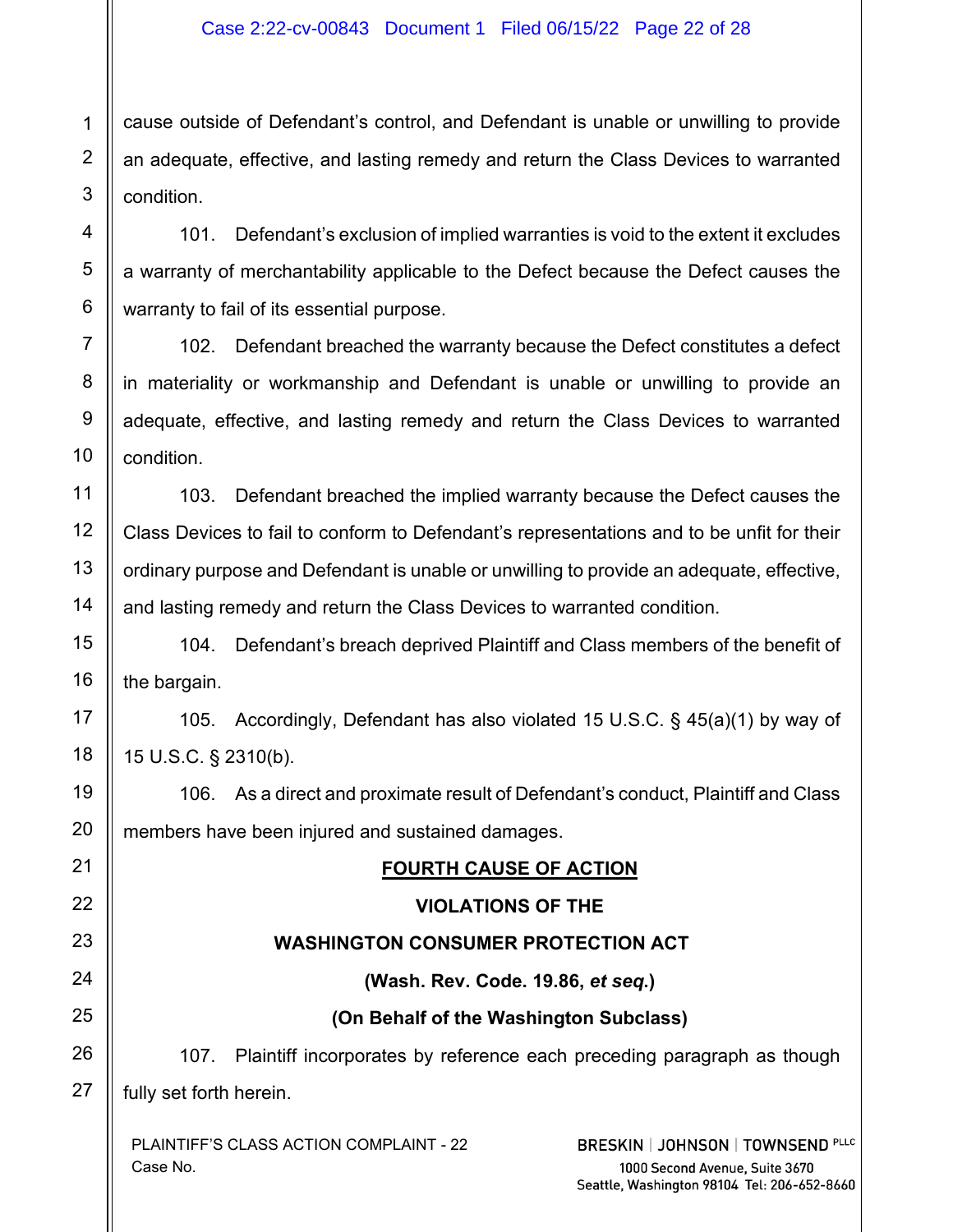108. Plaintiff Garcia Moreno brings this claim on behalf of himself and the Washington Subclass.

109. Defendant is a "person" within the meaning of the Washington Consumer Protection Act ("WCPA"), Wash. Rev. Code § 19.86.010(1), and conducts "trade" and "commerce" within the meaning of the WCPA, WRC § 19.86.010(2).

110. Plaintiff Garcia Moreno and members of the Washington Subclass are "persons" within the meaning of the WCPA, Wash. Rev. Code § 19.86.010(1).

111. In the course of Defendant's business, it intentionally or negligently concealed and suppressed material facts concerning the Defect affecting the primary functionality of the Class Devices. Defendant accomplished this by failing to disclose the known and intended Network release and consequent shutdown of Class Device compatible networks, denying warranty claims arising from the defect, and denying the existence of the Defect.

112. Defendant thus violated the WCPA, at a minimum by: (1) representing that the Class Devices have characteristics, uses, benefits, and qualities which they do not have; (2) representing that the Class Devices are of a particular standard, quality, and grade when they are not; (3) advertising the Class Devices with the intent not to sell them as advertised; (4) failing to disclose information concerning the Class Devices with the intent to induce consumers to purchase the Class Devices; and (5) otherwise engaging in conduct likely to deceive.

113. Defendant intentionally and knowingly misrepresented material facts regarding the Class Devices with intent to mislead Plaintiff and the Washington Subclass.

114. Defendant knew or should have known that its conduct violated the WCPA.

27

PLAINTIFF'S CLASS ACTION COMPLAINT - 23 Case No.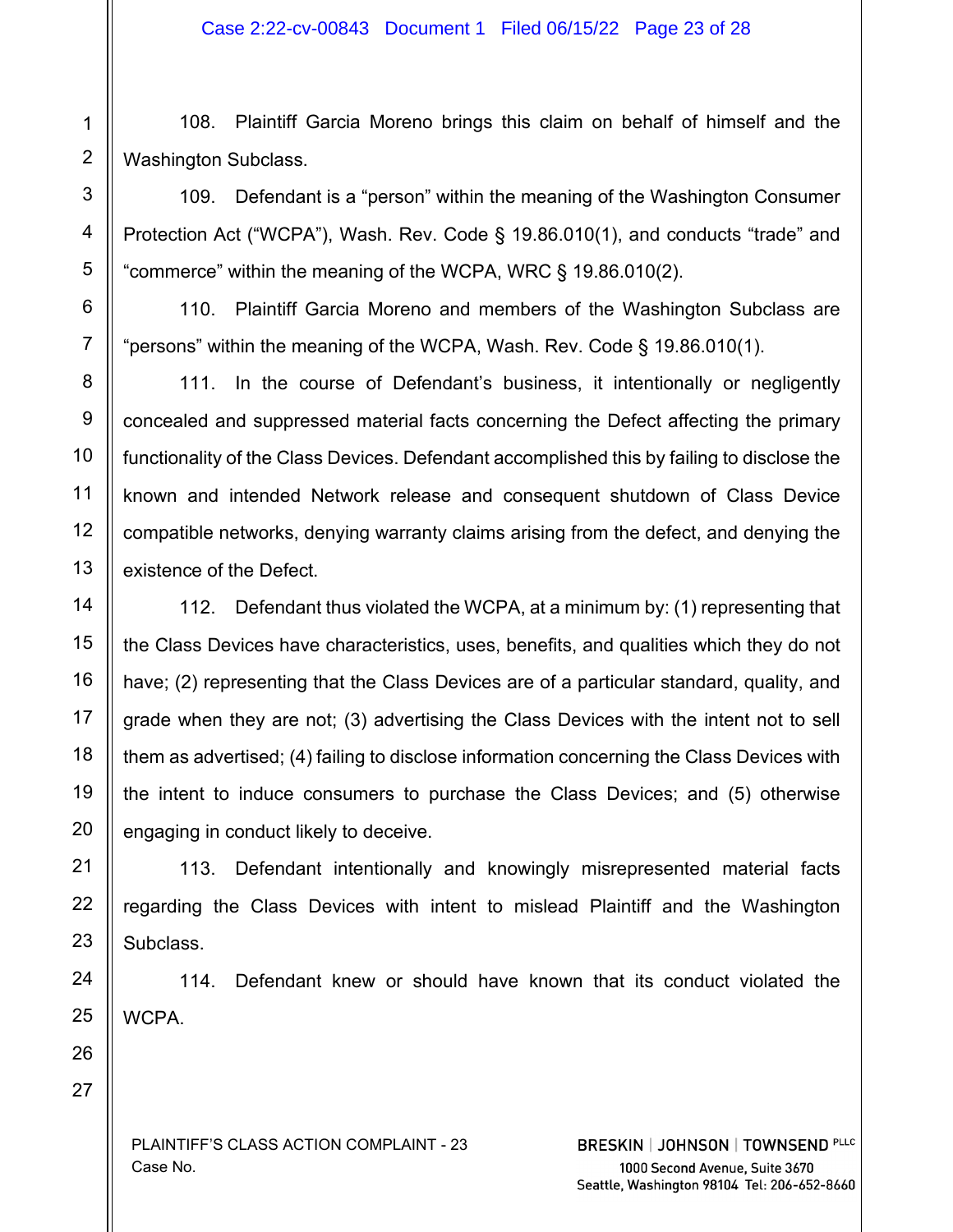#### Case 2:22-cv-00843 Document 1 Filed 06/15/22 Page 24 of 28

115. Defendant owed Plaintiff and Washington class members a duty to disclose, truthfully, all the facts concerning the reliability of the Class Devices because it:

- a. Possessed exclusive knowledge of the Defect;
- b. Intentionally concealed the Defect from consumers; and
- c. Made incomplete or negligent representations about the Class Devices generally, while purposefully withholding material facts from Plaintiff and the Washington Subclass.

116. Plaintiff and Washington Subclass members suffered ascertainable loss and actual damages as a direct and proximate result of Defendant' misrepresentations and its concealment of and failure to disclose material information. Plaintiff and the Washington Subclass members who purchased the Class Devices would not have purchased them at all and/or—if the Devices' true nature had been disclosed—would have paid significantly less for them. Plaintiff also suffered diminished value of his device, as well as lost or diminished use.

117. Defendant's violations present a continuing risk to Plaintiff and the general public. Defendant's unlawful acts and practices complained of herein affect the public interest and are likely to be repeated.

118. As a direct and proximate result of Defendant's actions described above, Plaintiff and the Washington Subclass members have been injured in fact and suffered damages, and seek relief in the form of actual damages, treble damages, and reasonable attorneys' fees, pursuant to Wash. Rev. Code § 19.86.090.

#### **FIFTH CAUSE OF ACTION**

#### **COMMON LAW FRAUD**

#### **(On Behalf of the Nationwide Class and the Washington Subclass)**

119. Plaintiff and the Class incorporate by reference each preceding and succeeding paragraph as though fully set forth at length herein.

PLAINTIFF'S CLASS ACTION COMPLAINT - 24 Case No.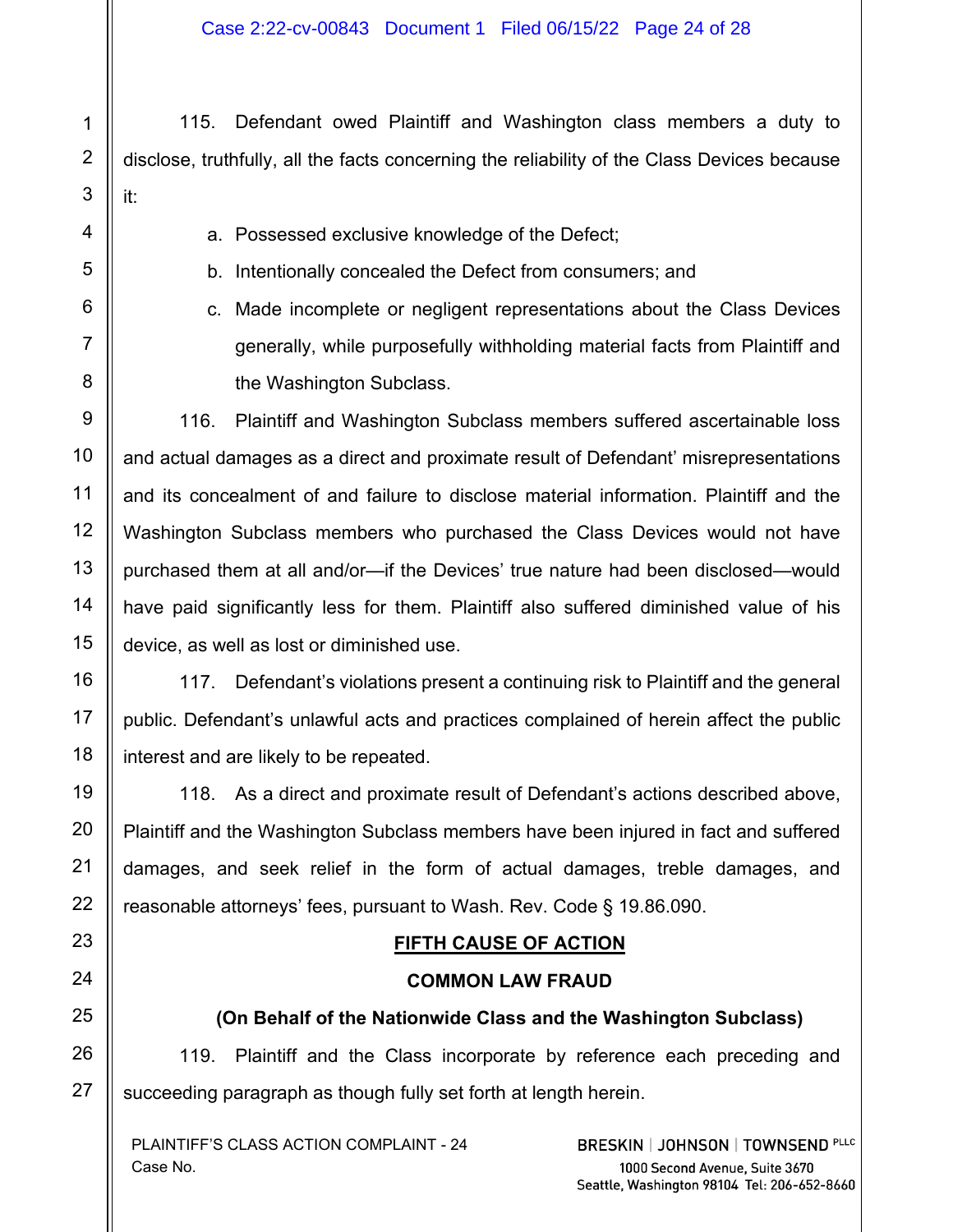120. Plaintiff brings this claim on behalf of himself and the Nationwide Class and the Washington Subclass.

121. Defendant committed fraud by failing to disclose and actively concealing, at the point of sale and otherwise, that the Class Devices are defective and would soon be non-functional for their ordinary purpose. Defendant concealed the truth about the Defect, intending for Plaintiffs and the Class to rely upon such concealment– which they did.

122. A reasonable consumer would not have expected their network compatible Device to suffer from the Defect described herein. Plaintiff and the members of the Class did not know of the facts which were concealed from them by Defendant. Moreover, as consumers, Plaintiff and the members of the Class did not, and could not, unravel the deception on their own.

123. Defendant had a duty to disclose the defect. Defendant had such a duty because the true facts were known and/or accessible only to it and because it knew these facts were not known or reasonably discoverable by Plaintiff or the members of the Class.

124. As a direct and proximate result of Defendant's conduct, Plaintiff and members of the Class have been harmed in that they purchased Class Devices they otherwise would not have, paid more for Class Devices than they otherwise would, are now being forced to pay a premium for network service outside of their contract, and are left with Class Devices of diminished value and utility because of the defect. Meanwhile, Defendant has sold more Class Devices than it otherwise could have and charged inflated prices for Class Devices, unjustly enriching itself thereby.

125. Based on the foregoing, Plaintiff is entitled to all remedies available, including refunds, actual damages, liquidated damages, punitive damages, attorney fees and other reasonable costs. Plaintiff and Class members request that the Court award equitable relief, including an order requiring Defendant to adequately disclose

PLAINTIFF'S CLASS ACTION COMPLAINT - 25 Case No.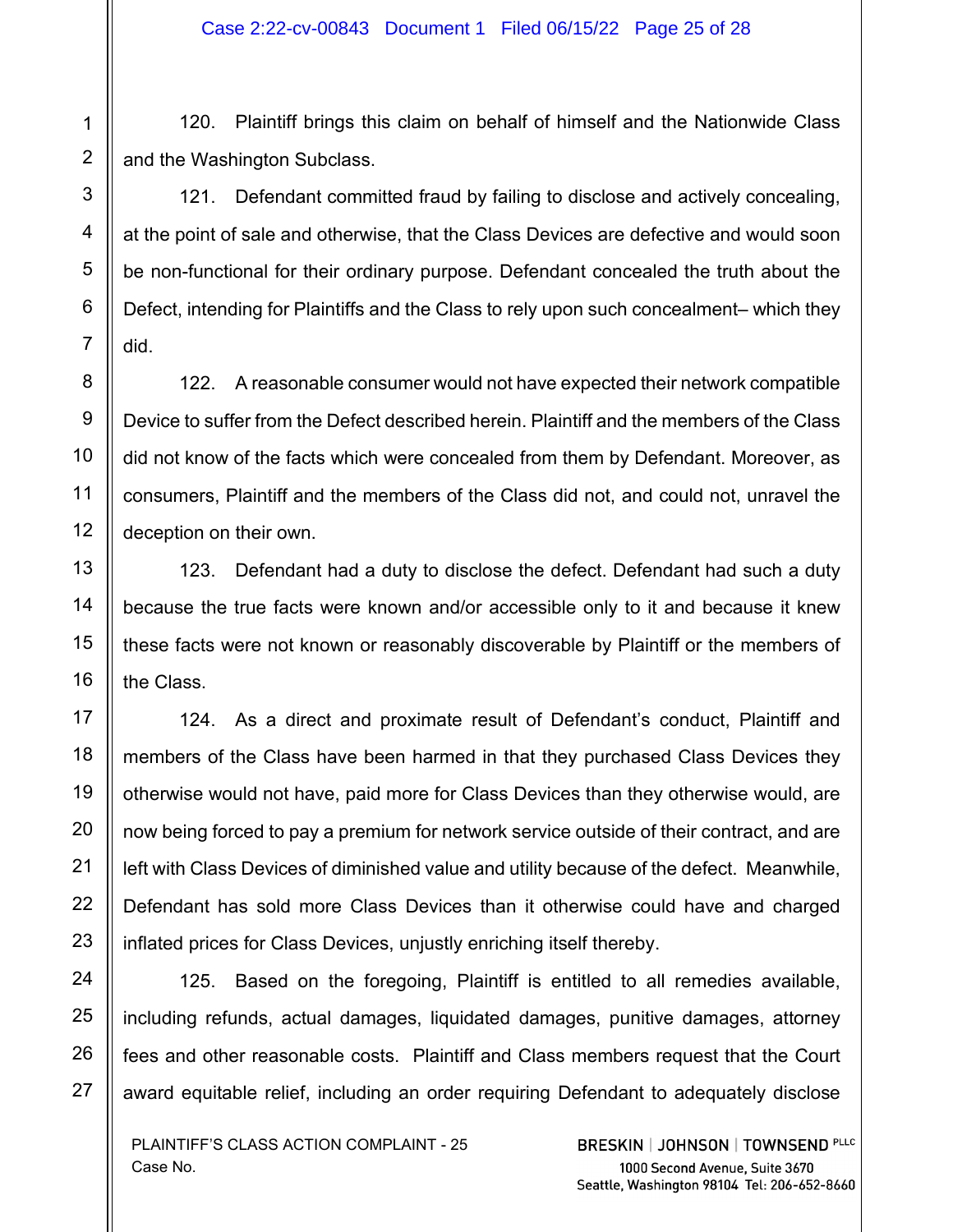and offer adequate remedy for the Defect and an order enjoining Defendant from failing to disclose the Defect in future sales of Class Devices.

126. Defendant's acts and omissions were done wantonly, maliciously, oppressively, deliberately, with intent to defraud; in reckless disregard of the rights of Plaintiff and the classes; and to enrich itself. Its misconduct warrants an assessment of punitive damages in an amount sufficient to punish them and deter such conduct in the future, which amount shall be determined according to proof at trial.

## **SIXTH CAUSE OF ACTION**

#### **UNJUST ENRICHMENT**

**(On Behalf of the Nationwide Class and the Washington Subclass)**

127. Plaintiff and the Class incorporate by reference each preceding and succeeding paragraph as though fully set forth at length herein.

128. Plaintiff brings this claim on behalf of himself and the Nationwide Class and the Washington Subclass.

129. This claim is pled in the alternative to Plaintiff's contract-based claims.

130. Defendant knew or should have known that Plaintiff and the Class paid for the Class Devices with the expectation that they would perform as represented and were free from defects.

131. Plaintiff and the Class conferred substantial benefits on Defendant by purchasing the defective Class Devices. Defendant knowingly and willingly accepted and enjoyed those benefits.

132. Defendant's retention of these benefits is inequitable.

133. As a direct and proximate cause of Defendant's unjust enrichment, Plaintiff and the Class are entitled to an accounting, restitution, attorneys' fees, costs and interest.

# **RELIEF SOUGHT**

**WHEREFORE**, Plaintiff prays for judgment as follows:

PLAINTIFF'S CLASS ACTION COMPLAINT - 26 Case No.

BRESKIN | JOHNSON | TOWNSEND PLLC 1000 Second Avenue. Suite 3670 Seattle, Washington 98104 Tel: 206-652-8660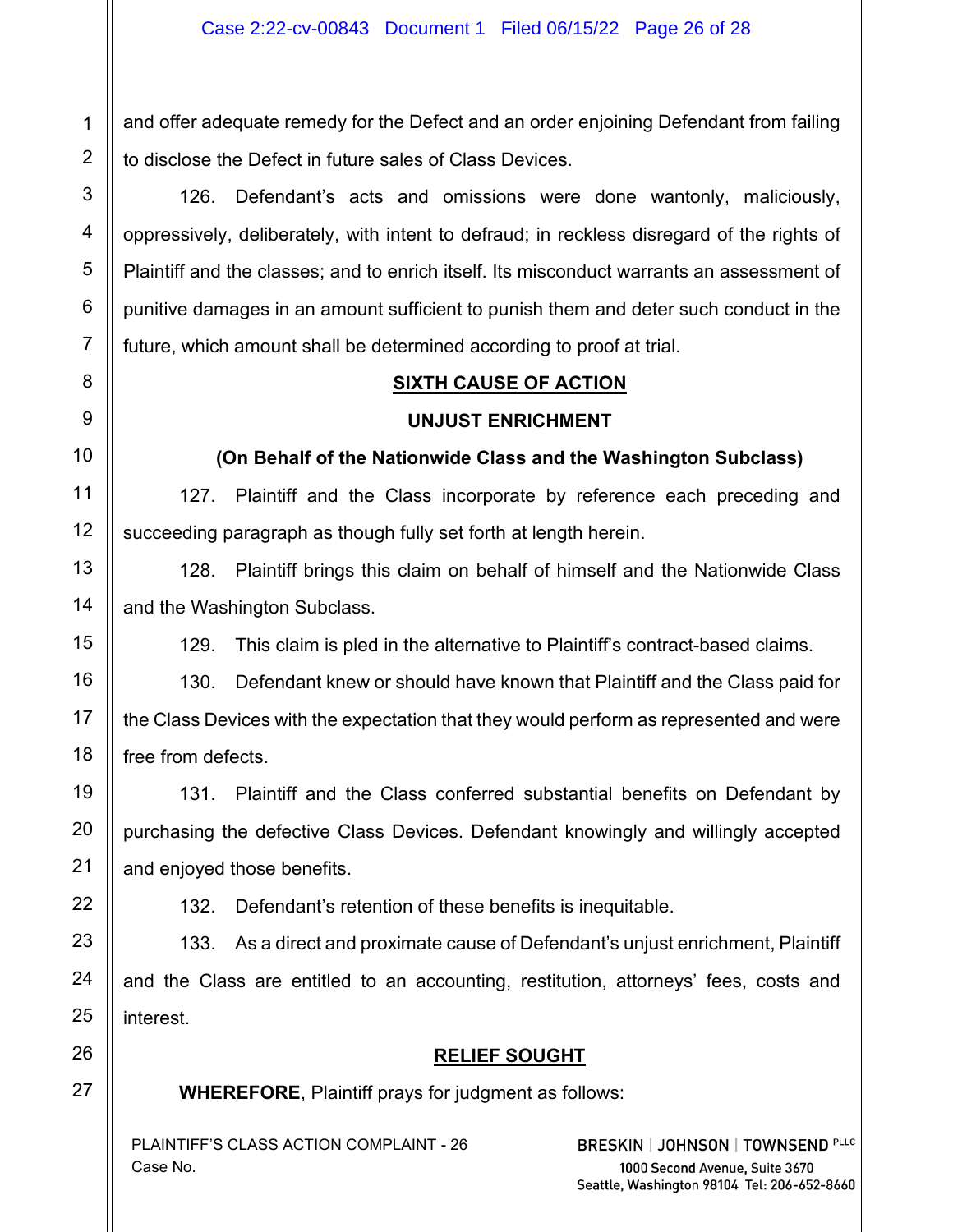| 1              | А.                   | determine that the claims alleged herein may be maintained as a                                                                                                      |
|----------------|----------------------|----------------------------------------------------------------------------------------------------------------------------------------------------------------------|
| $\overline{2}$ |                      | class action under Rule 23 of the Federal Rules of Civil Procedure,                                                                                                  |
| 3              |                      | and issue an order certifying the Class(es) as defined above;                                                                                                        |
| 4              | В.                   | appoint Plaintiff as the representatives of the Class and his counsel                                                                                                |
| 5              |                      | as Class Counsel;                                                                                                                                                    |
| 6              | C.                   | award all actual, general, special, incidental, statutory, punitive, and                                                                                             |
| 7              |                      | consequential damages to which Plaintiff and Class members are                                                                                                       |
| 8              |                      | entitled;                                                                                                                                                            |
| 9              | D.                   | award pre-judgment and post-judgment interest on such monetary                                                                                                       |
| 10             |                      | relief;                                                                                                                                                              |
| 11             | Е.                   | grant appropriate injunctive and/or declaratory relief, including,                                                                                                   |
| 12             |                      | without limitation, an order that requires Defendant to replace the                                                                                                  |
| 13             |                      | Class Devices, offer adequate remedy for network changes and                                                                                                         |
| 14             |                      | corresponding service fees and to extend the applicable warranties                                                                                                   |
| 15             |                      | to a reasonable period of time, or, at a minimum, to provide Plaintiff                                                                                               |
| 16             |                      | and Class members with appropriate curative notice regarding the                                                                                                     |
| 17             |                      | existence and cause of the Defect;                                                                                                                                   |
| 18             | F.                   | award reasonable attorney's fees and costs; and                                                                                                                      |
| 19             | G.                   | grant such further relief that this Court deems appropriate.                                                                                                         |
| 20             |                      | <b>JURY DEMAND</b>                                                                                                                                                   |
| 21             |                      | Plaintiff and the Class members hereby demand trial by jury of all issues triable                                                                                    |
| 22             | as of right by jury. |                                                                                                                                                                      |
| 23             |                      |                                                                                                                                                                      |
| 24             |                      |                                                                                                                                                                      |
| 25             |                      |                                                                                                                                                                      |
| 26             |                      |                                                                                                                                                                      |
| 27             |                      |                                                                                                                                                                      |
|                | Case No.             | PLAINTIFF'S CLASS ACTION COMPLAINT - 27<br><b>BRESKIN   JOHNSON   TOWNSEND PLLC</b><br>1000 Second Avenue, Suite 3670<br>Seattle, Washington 98104 Tel: 206-652-8660 |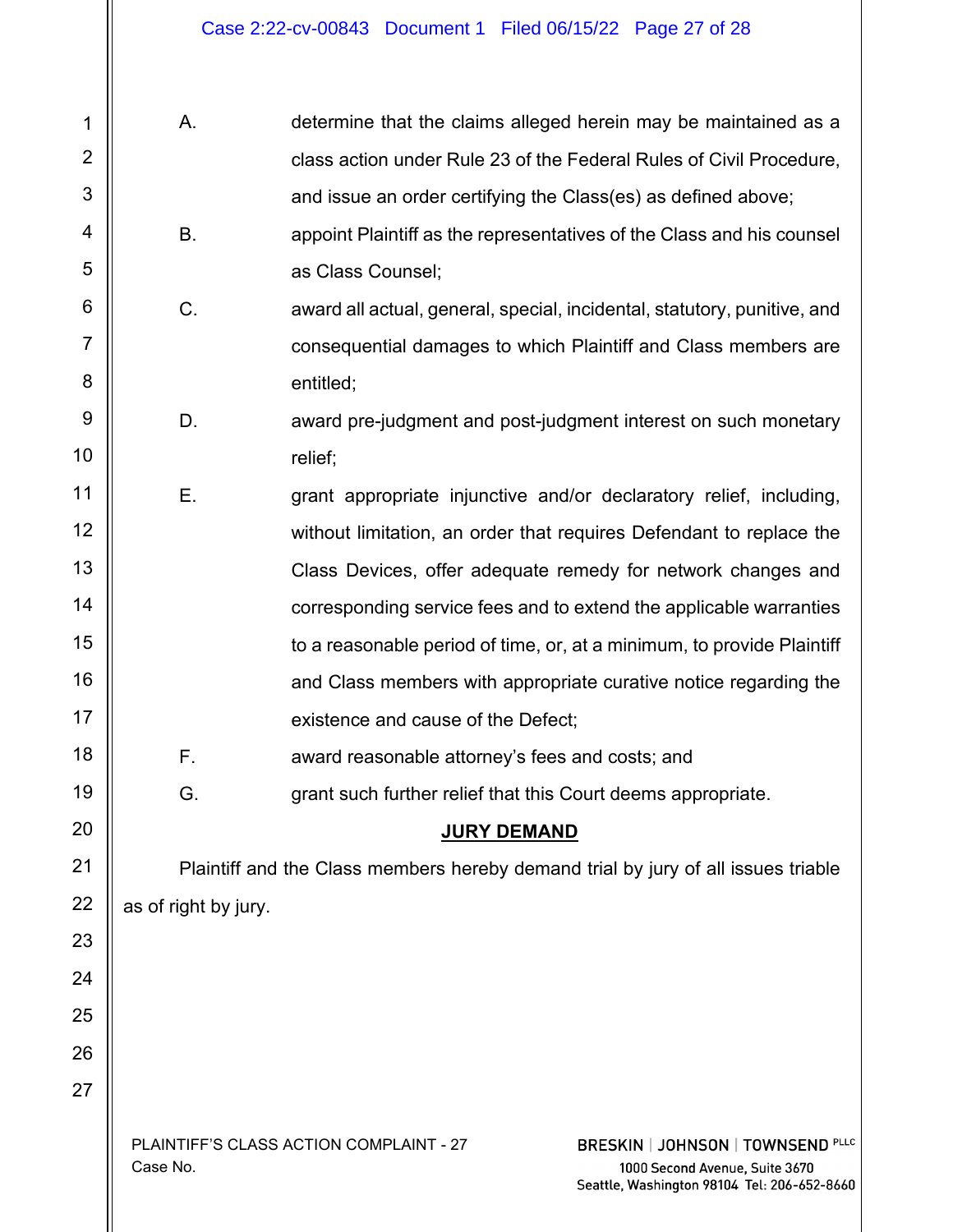|                | Case 2:22-cv-00843 Document 1 Filed 06/15/22 Page 28 of 28                                                                                                                       |
|----------------|----------------------------------------------------------------------------------------------------------------------------------------------------------------------------------|
| 1              | DATED: June 15, 2022.                                                                                                                                                            |
| $\overline{2}$ | BRESKIN JOHNSON & TOWNSEND, PLLC                                                                                                                                                 |
| 3              | By: s/ Cindy Heidelberg                                                                                                                                                          |
| 4              | Cindy Heidelberg, WSBA #44121<br>1000 Second Avenue, Suite 3670                                                                                                                  |
| 5              | Seattle, WA 98104<br>$(206)$ 652-8660                                                                                                                                            |
| 6              | cheidelberg@bjtlegal.com                                                                                                                                                         |
| 7              |                                                                                                                                                                                  |
| 8              | <b>MIGLIACCIO &amp; RATHOD LLP</b>                                                                                                                                               |
| 9              | By: s/ Nicholas Migliaccio<br>s/ Jason Rathod                                                                                                                                    |
| 10             | Nicholas Migliaccio, pro hac vice anticipated                                                                                                                                    |
| 11             | Jason Rathod, pro hac vice anticipated<br>412 H Street NE, Suite 302                                                                                                             |
| 12             | Washington, DC 20002<br>(415) 489-7004                                                                                                                                           |
| 13             | nmigliaccio@classlawdc.com<br>jrathod@classlawdc.com                                                                                                                             |
| 14             |                                                                                                                                                                                  |
| 15             | <b>Attorneys for Plaintiffs</b>                                                                                                                                                  |
| 16             |                                                                                                                                                                                  |
| 17             |                                                                                                                                                                                  |
| 18             |                                                                                                                                                                                  |
| 19             |                                                                                                                                                                                  |
| 20             |                                                                                                                                                                                  |
| 21             |                                                                                                                                                                                  |
| 22             |                                                                                                                                                                                  |
| 23             |                                                                                                                                                                                  |
| 24             |                                                                                                                                                                                  |
| 25             |                                                                                                                                                                                  |
| 26             |                                                                                                                                                                                  |
| 27             |                                                                                                                                                                                  |
|                | PLAINTIFF'S CLASS ACTION COMPLAINT - 28<br><b>BRESKIN   JOHNSON   TOWNSEND PLLC</b><br>Case No.<br>1000 Second Avenue, Suite 3670<br>Seattle, Washington 98104 Tel: 206-652-8660 |